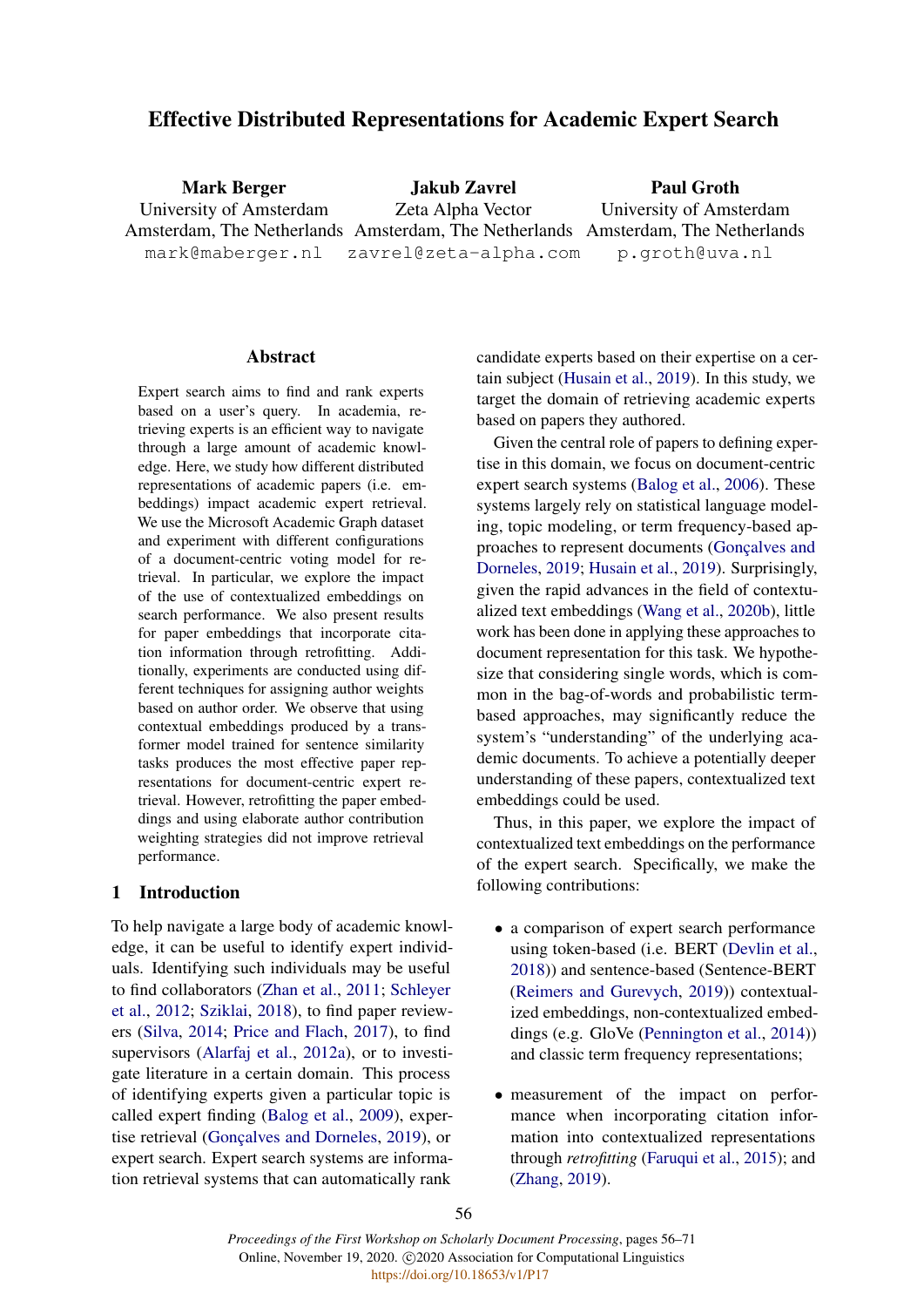• a comparison of two different *strategies* for combining embeddings of the title and abstract of papers.

Additionally, all experiments are conducted using different techniques for assigning author weightings based on author order. Overall, this paper provides evidence for the efficacy of contextualized embeddings for the task of academic expert search. Note that this paper primarily focuses on investigating the performance of various contextualized embeddings and expert ranking aggregation methods within expert retrieval, and not on the entire retrieval process. Therefore, some aspects of neural information retrieval systems such as query understanding, query expansion, or reranking are out of the scope of this study.

Source code for the methods and data processing used in this paper can be found at [https://github.](https://github.com/mabergerx/SDP500_expert_search) [com/mabergerx/SDP500\\_expert\\_search](https://github.com/mabergerx/SDP500_expert_search). The processed data used by our methods is available at [\(Berger,](#page-8-3) [2020\)](#page-8-3).

The rest of this paper is organized as follows. We begin with a discussion of related work. Afterwards, the data used in this study is described. This is followed by a description of the various embeddings used and our approach to author ranking. Section [6](#page-4-0) defines the evaluation and Section [7](#page-5-0) details its results. We, then, briefly describe a prototype implementation using these representations. Finally, we discuss the limitations of the work, potential future work and conclude.

### 2 Related work

In this section, we introduce the primary paradigm for expert search. We then discuss work on voting models, document representations, and the use of text embedding techniques within expert search.

**Probabilistic models** A driving force behind expertise retrieval research was the launch of the TREC Enterprise Track in 2005 [\(Craswell et al.,](#page-9-5) [2005\)](#page-9-5). This evaluation campaign led to the emergence of probabilistic models, in particular in the form of language models, as the primary paradigm for expertise retrieval. The core idea behind these approaches is to estimate a language model for each document and then rank the documents by the likelihood of the user query according to the language models [\(Balog et al.,](#page-8-1) [2009\)](#page-8-1).

Voting models We can see documents authored by experts as evidence for their expertise. A partic-

ular type of models, based on *data fusion* methods that aggregate document scores into expert rankings, are called voting models [\(Husain et al.,](#page-9-1) [2019;](#page-9-1) [Balog et al.,](#page-8-4) [2012\)](#page-8-4).

Given a query, the retrieved documents are assumed to provide evidence about a possible ranking of the authors. This aggregation of the final author list can then be modelled as a voting process, where the document scores are aggregated into author scores [\(Macdonald,](#page-9-6) [2009;](#page-9-6) [Macdonald](#page-9-7) [and Ounis,](#page-9-7) [2008,](#page-9-7) [2006b,](#page-9-8)[a\)](#page-9-9).

Paper embeddings Document-centric expert search systems rely on the documents to aggregate an expert ranking. However, effectively embedding longer documents is still an open research problem [\(Beltagy et al.,](#page-8-5) [2020;](#page-8-5) [Zhang et al.,](#page-10-8) [2016;](#page-10-8) [Liu and](#page-9-10) [Lapata,](#page-9-10) [2017\)](#page-9-10).

Unsupervised document embedding techniques include Sent2Vec [\(Pagliardini et al.,](#page-9-11) [2018\)](#page-9-11) and Doc2VecC [\(Chen,](#page-9-12) [2017\)](#page-9-12), while supervised document embedding techniques include the Universal Sentence Encoder [\(Cer et al.,](#page-8-6) [2018\)](#page-8-6) and InferSent [\(Conneau et al.,](#page-9-13) [2018\)](#page-9-13). Recently, the Longformer [\(Beltagy et al.,](#page-8-5) [2020\)](#page-8-5) was proposed to embed even longer sequences of text than sentences. One research proposed evaluating various sentence encoding techniques in re-ranking of BM25-based research paper recommendations and found that the sentence encoding could be a beneficial method in addition to the BM25 retrieval, but not on its own [\(Hassan et al.,](#page-9-14) [2019\)](#page-9-14). Adding the BERT [CLS] token embedding into other ranking model's signal has been proposed and is shown to improve the underlying neural ranking architecture [\(MacAvaney](#page-9-15) [et al.,](#page-9-15) [2019\)](#page-9-15).

As for the embedding of academic papers, most of the research focuses on learning the paper embeddings using linkage information and considers this a graph problem [\(Wang et al.,](#page-10-9) [2016;](#page-10-9) [Zhang](#page-10-10) [et al.,](#page-10-10) [2019;](#page-10-10) [Mai et al.,](#page-9-16) [2018\)](#page-9-16).

Embedding expertise Given the amount of research on document embedding techniques, there has been surprisingly little attention given to the application of contextualized embedding techniques in the field of expertise retrieval. Three recent surveys and reviews on the field of expertise re-trieval (Gonçalves and Dorneles, [2019;](#page-9-0) [Husain](#page-9-1) [et al.,](#page-9-1) [2019;](#page-9-1) [Lin et al.,](#page-9-17) [2017\)](#page-9-17) contained little to no information about the application of embedding techniques.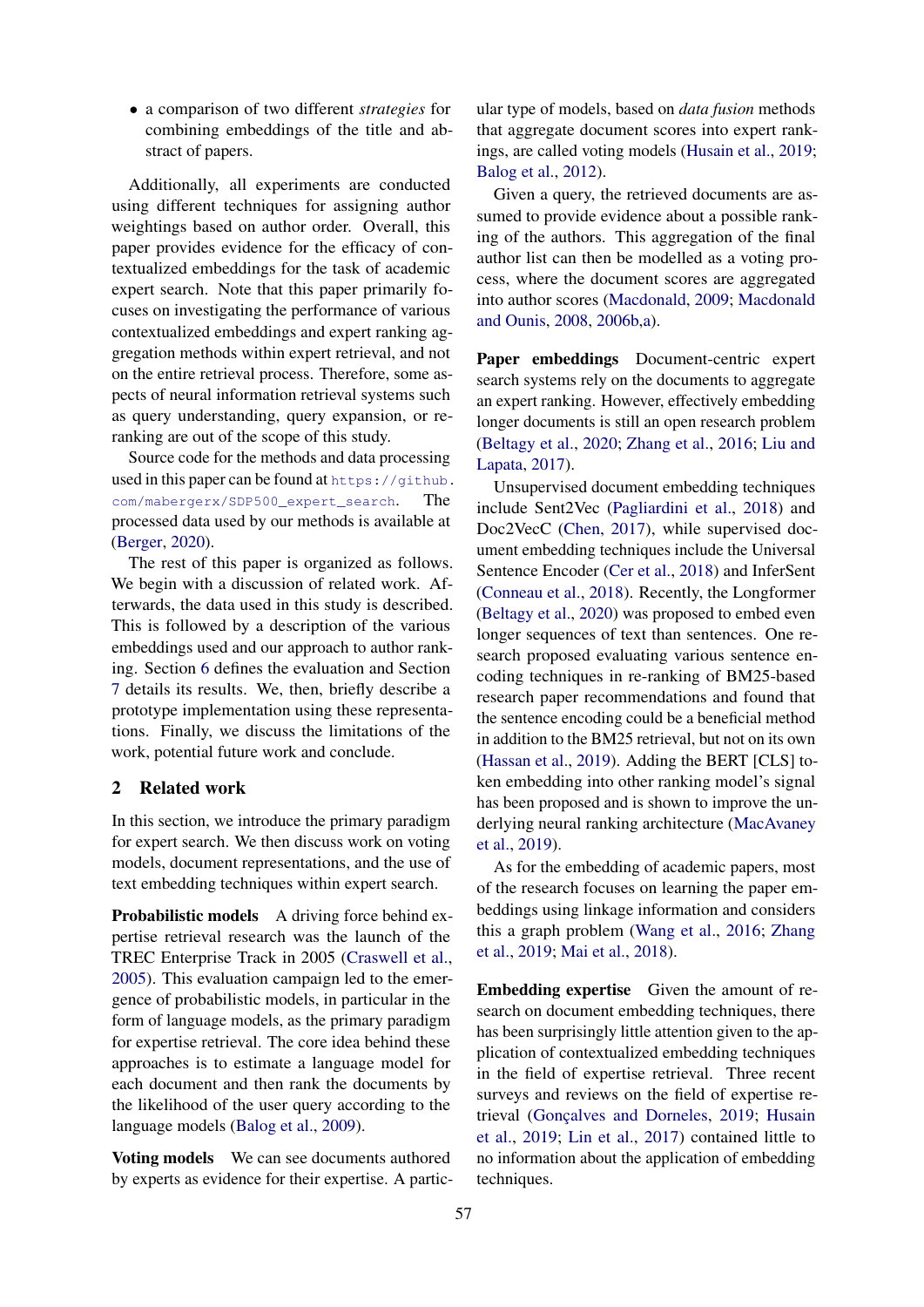One of the first works to introduce this concept into expertise retrieval was Author2Vec [\(J et al.,](#page-9-18) [2016\)](#page-9-18), which uses two models, the *content-info model* and the *link-info model* within the context of the co-authorship network. In the context-info model, the text of the written papers is represented using Paragraph2Vec [\(Le and Mikolov,](#page-9-19) [2014\)](#page-9-19).

As briefly mentioned in the introduction, authors that cite each other can be considered having similar interests [\(Tho et al.,](#page-10-11) [2007;](#page-10-11) [Shibata et al.,](#page-10-12) [2008\)](#page-10-12). Zhang [\(Zhang,](#page-10-7) [2019\)](#page-10-7) suggested using retrofitting in the domain of academic papers as a means of introducing this network information into the representation of a paper. Retrofitting is a concept introduced by Faruqui et al. [\(Faruqui et al.,](#page-9-4) [2015\)](#page-9-4) which proposes the incorporation of the information from semantic lexicons such as WordNet into word embeddings.

### 3 Data description

The Microsoft Academic Graph (MAG) [\(Wang](#page-10-13) [et al.,](#page-10-13) [2020a\)](#page-10-13) was used at the primary data source. The data consists of over 200 million papers (titles & abstracts) as well as a variety of metadata. We accessed the November 2018 snapshot of the MAG data through the Open Academic Graph initiative<sup>[1](#page-2-0)</sup>, in particular the OAG v2 release.

Due to the very large size of the MAG, we created a custom subset of the data that mainly consisted of Computer Science (CS) related papers. This domain allows us to interpret results better than other science domains.

Our approach in extracting Computer Science (CS) related papers was to take the 113.864 paper titles obtained from arXiv<sup>[2](#page-2-1)</sup> - a widely used preprint server - and do an exhaustive title matching on the full MAG dataset. This search resulted in 29.237 exact title matches, which corresponds to 26,6% of the arXiv data. This set provided us with a substantial initial seed of papers to extract more CS papers from the MAG data.

To allow retrofitting later in the process and create a larger dataset, we expanded this set with the references of all the 29.237 papers, which resulted in a set of 221.347 papers. These references were retrieved by accessing the *references* field of each of the 29.237 paper in the MAG data. Note that these references are not necessarily always complete: some cited articles may not be present in

our data due to incompleteness of the source MAG data.

From these 221.347 papers, we then performed bounded stratified sampling for the authors to retrieve a subset of 5.000 authors who are representative of both highly-, medium- and less prolific author populations. The full sampling method is de-scribed in Algorithm [5](#page-14-0) in the Algorithms appendix.

This set of 5.000 authors served as a starting point for a second, final round of data retrieval. For these authors, we retrieved all their papers and references, resulting in a set of 127.716 papers, which included authors of the referenced papers. For all these new authors, we collected the metadata from the MAG authors dataset and aggregated this information into a single final authors dataset. The reason for expanding the set of authors beyond the 5.000 sampled authors is that a larger pool of papers is beneficial for the retrieval due to the larger search space.

For all titles and abstracts in our dataset, we performed data cleaning. Specifically, (corpusspecific) stopwords were removed, redundant whitespace and Unicode characters were both normalized. URLs and e-mails were removed.

# 4 Paper embedding methodology

In this section, we describe the paper embedding techniques employed and discuss our approach to embedding indexing and search, as well as retrofitting embeddings.

## 4.1 Embedding techniques

Various approaches have been used to embed the papers. We divide our approaches into the custom contextual approach and the baseline approaches. In all our baseline approaches, we use the concatenation of the title and the abstract to represent the paper.

Custom contextual approach We use the title and the abstract as representative texts for a paper. Although the title and abstract of a paper are both relevant representations, they may contain information that differs in importance and granularity. In order to capture the possible semantic weight differences between the title and the abstract, we deploy two different embedding combination strategies: the merge strategy and the separate strategy.

In the merge strategy, we assume that the semantic weights of the title sentence and the abstract sentences are equal. That means that we want to

<span id="page-2-0"></span><sup>1</sup><https://www.openacademic.ai/oag/>

<span id="page-2-1"></span><sup>2</sup><https://arxiv.org>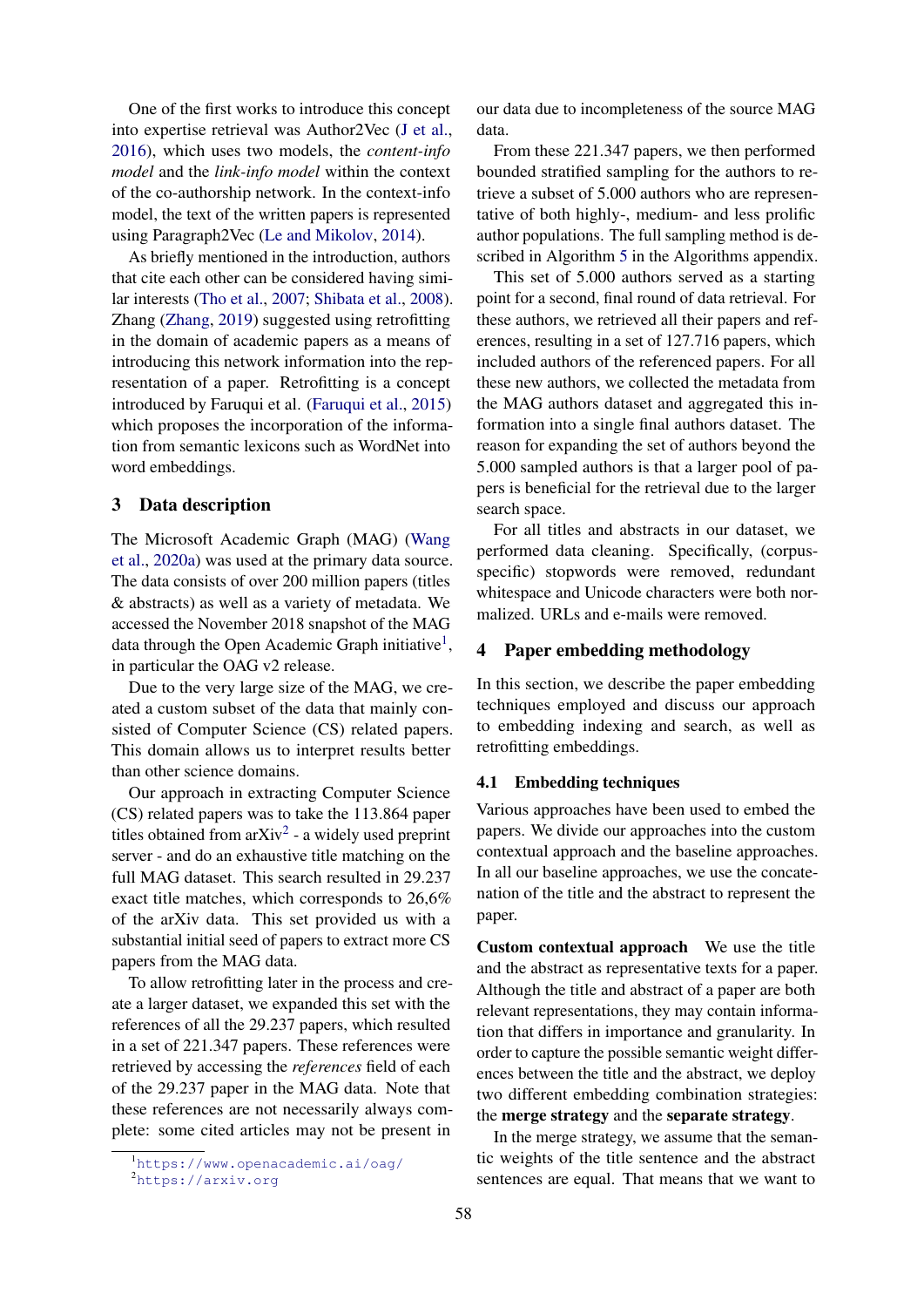take the average over the title- and abstract sentence embeddings without assigning any extra weight to neither. A detailed specification is given in the Algorithm [1](#page-11-0) in the appendix.

In the separate strategy, we do want to differentiate between the title and the abstract. In particular, we want to assign more weight to the title than to the individual abstract sentences. We achieve this by first computing the average abstract embedding and then taking the average between that and the title embedding. A detailed specification is given in the Algorithm [3](#page-12-0) in the appendix.

We refer to the actual text embedding model as the *embedder*. The *embedder* of choice is Sentence-BERT [\(Reimers and Gurevych,](#page-10-6) [2019\)](#page-10-6), which is specifically designed for producing meaningful sentence-level embeddings, suited for Semantic Textual Similarity (STS). Specifically, we make use of the RoBERTa-base model fine-tuned on the combination of NLI datasets, and then further finetuned on the STS benchmark training set  $3$ .

Baseline approach: Latent Semantic Indexing (LSI) [\(Deerwester et al.,](#page-9-20) [1990\)](#page-9-20) TF-IDF vectors with applied singular value decomposition. For our experiments, we chose to set the LSI vector's dimensionality to 768 dimensions, the same as the Sentence-BERT embedding dimensionality.

Baseline approach: BERT- and GloVe pooling To provide a comparison between specifically tuned for document-level representations Sentence-BERT and conventional pooling document embedding techniques, we produced paper embeddings by averaging both BERT and GloVe token embeddings. In both averaging operations, we perform double pooling: first, all tokens within each sentence are embedded and averaged into a single sentence embedding, and then these sentence embeddings are once again averaged into a single paper embedding. The details of this embedding process are shown in Algorithm [2](#page-11-1) in the appendix and is identical for both BERT and GloVe embeddings. For both BERT (*bert-base-uncased*) and GloVe embedding calculations, we used the *Flair* [\(Akbik](#page-8-7) [et al.,](#page-8-7) [2018\)](#page-8-7) Python library.

#### 4.2 Retrofitting

Authors that cite each other can be considered as having similar interests. In the context of having

<span id="page-3-0"></span><sup>3</sup>[https://github.com/UKPLab/](https://github.com/UKPLab/sentence-transformers) [sentence-transformers](https://github.com/UKPLab/sentence-transformers)

a semantic representation of expertise, it could be helpful to "expand" a paper embedding to broaden the expertise scope of the author beyond a particular paper. To achieve this broadening, we use a technique called retrofitting, which introduces network information into the embeddings.

Inspired by [\(Zhang,](#page-10-7) [2019\)](#page-10-7), we adapt the origi-nal implementation<sup>[4](#page-3-1)</sup> of retrofitting [\(Faruqui et al.,](#page-9-4) [2015\)](#page-9-4) to work with academic papers that have been contextually embedded. The retrofitting process is performed for ten iterations. Algorithm [4](#page-13-0) in the appendix shows the details about the algorithm.

#### 4.3 Embedding storage and search

We chose the FAISS [\(Johnson et al.,](#page-9-21) [2017\)](#page-9-21) library by Facebook for our indexing purposes. It is optimized for memory usage and speed and can handle a large number of vectors.

For our embeddings, we chose the *IndexHN-SWFlat* index <sup>[5](#page-3-2)</sup>. We use cosine similarity as the measure of similarity between the query embedding  $\dot{Q}$  and any of the indexed embeddings  $\dot{V}$ .

### 5 Author ranking via voting

From the FAISS index we can, given a query, retrieve top *N* similar papers. To produce a final author ranking, we adopt a *voting model* based approach.

We can consider the retrieved paper results as the "expertise evidence" for the authors of these papers. A range of different voting approaches based on data fusion techniques has been proposed [\(Macdonald and Ounis,](#page-9-7) [2008;](#page-9-7) [Afzal and Maurer,](#page-8-8) [2011;](#page-8-8) [Alarfaj et al.,](#page-8-9) [2012b\)](#page-8-9) to produce an author ranking given the documents.

Each retrieved document d from the set of retrieved documents  $R(Q)$  has an associated similarity score  $s(d, Q)$  to it, with regard to the query Q. We can then combine these document scores into aggregated author scores using the *ExpCombSUM (eCS)* data fusion function [\(Macdonald,](#page-9-6) [2009\)](#page-9-6):

$$
eCS(C,Q) = \sum_{d \in R(Q) \cap D_C} e^{(s(d,Q)))} \qquad (1)
$$

where C is a candidate expert,  $D_C$  is the set of documents associated with candidate C.

<span id="page-3-2"></span><span id="page-3-1"></span><sup>4</sup>[https://github.com/mfaruqui/](https://github.com/mfaruqui/retrofitting) [retrofitting](https://github.com/mfaruqui/retrofitting) <sup>5</sup>[https://github.com/facebookresearch/](https://github.com/facebookresearch/faiss/wiki/Faiss-indexes) [faiss/wiki/Faiss-indexes](https://github.com/facebookresearch/faiss/wiki/Faiss-indexes)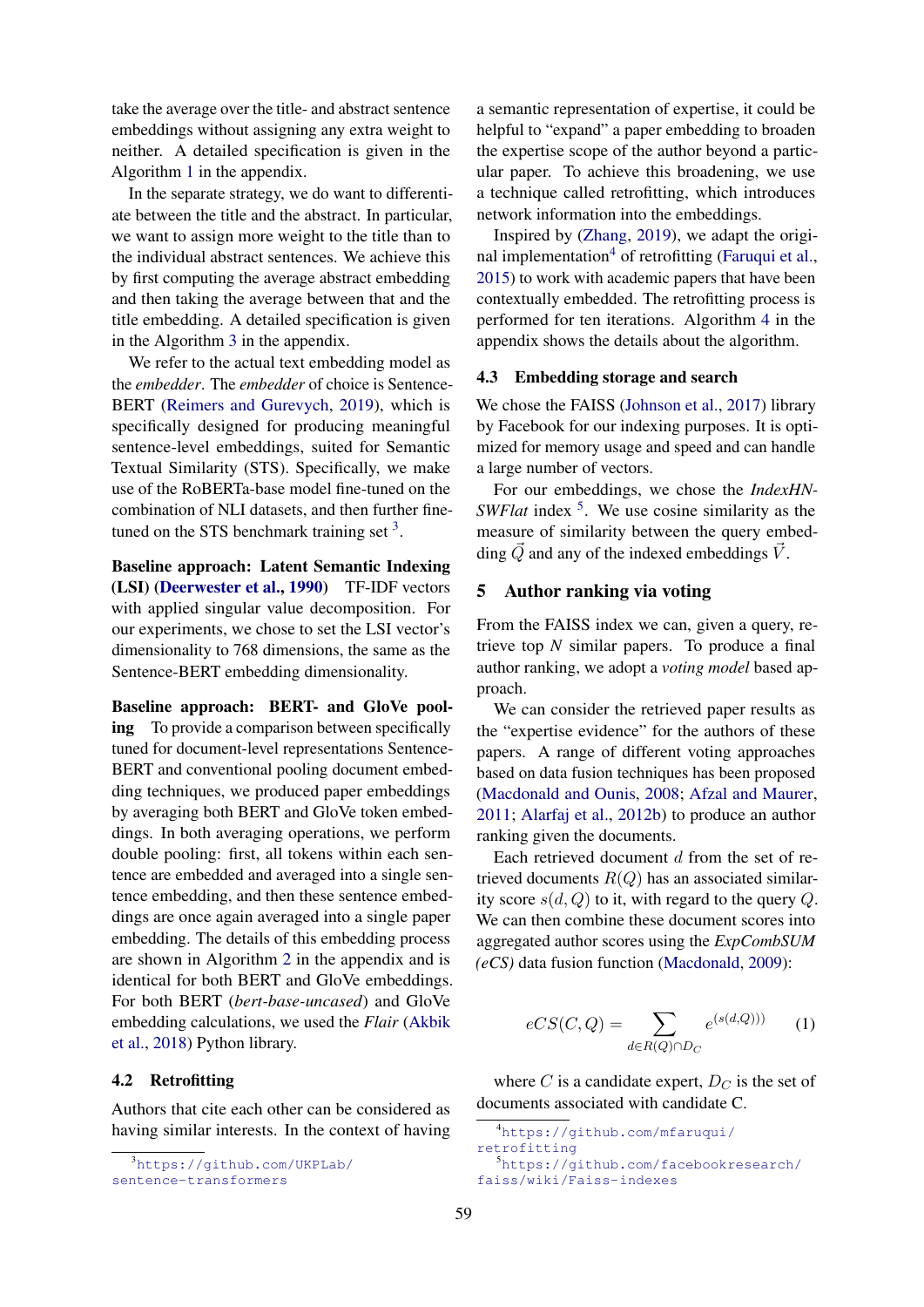This algorithm [\(Macdonald and Ounis,](#page-9-7) [2008;](#page-9-7) [Macdonald,](#page-9-6) [2009\)](#page-9-6), assumes that each document produces a static score per related author. In the case of academic papers, that is not the case, as most papers have multiple authors. These authors mostly have a different level of involvement in a particular paper and, therefore, may have a different vote produced by the document, depending on their authorship role. Recent research has shown that because the research is increasingly more interdisciplinary, evaluating authors based on their rank within the order of authors is becoming increas-ingly difficult (Júnior et al., [2017\)](#page-9-22). Therefore, it could be valuable to assign different weights to different authors of the same document. To the best of our knowledge, no previous work has been done on exactly defining weights on the authorship scores within a voting model. We define four different weighting strategies:

- 1. Binary weighting. Each author gets the full score for a document. This strategy assumes that each author contributed equally.
- 2. Uniform weighting. Each author gets *fullScore # authors* for a document. This strategy assumes that each author contributed equally but does normalize the score by the number of authors.
- 3. Descending weighting. The first author gets the full document score. Each following author gets *fullScore* ∗ decayF actor, where  $decayFactor$  starts at 0.8 and decreases with 0.2 for each consecutive author. This strategy assumes that the authors are listed in descending involvement order.
- 4. Parabolic weighting. The first and last author get the full document score. All authors in between follow the descending weighting. This strategy assumes that the first author is similar to the descending weighting, but also takes the possible importance of the last author as the project supervisor.

Using these data fusion approaches, a fairness problem may occur: highly prolific authors, that may be associated with many documents (for instance, because they are the head of a lab) may receive an unfairly large number of votes, which does not necessarily indicate their expertise. Candidate length normalization is proposed to deal with this unfairness, just as document length normalization is often performed in document retrieval systems [\(Macdonald,](#page-9-6) [2009\)](#page-9-6).

The use of a classical document normalization technique based on the *Divergence From Randomness framework* [\(Amati,](#page-8-10) [2003\)](#page-8-10) is proposed [\(Mac](#page-9-6)[donald,](#page-9-6) [2009\)](#page-9-6), and has the following formula:

$$
s_N(C,Q) = s(C,Q) \cdot log_2(1 + \alpha \cdot \frac{aL}{lP}) \quad (2)
$$

where  $\alpha$  is a hyperparameter controlling the amount of normalization,  $aL$  is the average amount of publications, and  $lP$  is the length of the profile of the candidate C. The lower the  $\alpha$  parameter is, the more less prolific authors are boosted, and the more highly prolific authors are suppressed.

In practice, we discovered that because of the nature of our dataset, if we apply the above normalization technique, many authors from the long tail are retrieved, even when we use high  $\alpha$  values. Therefore, we experimented with introducing another term to the equation:  $\beta$ , which serves as a profile length "booster":

$$
s_N(C,Q) = s(C,Q) \cdot log_2(1 + \alpha \cdot \frac{aL}{lP + \beta}) \tag{3}
$$

While it does introduce bias and eases the normalization, in our case, it provided an extra parameter to tune and resulted in a better mix of welland lesser-known authors.

#### <span id="page-4-0"></span>6 Evaluation methods

To evaluate the different retrieval strategies, we developed a method which uses the *field of work* tags present in the MAG dataset for the authors as a proxy for evaluating the relevance of an author. Because we use a document-centric retrieval strategy which uses strictly only the embeddings of the paper's title and abstract, the *field of work* tags are not used in the retrieval process, allowing us to use these tags in the evaluation process.

The query test set for our research was selected from the full distribution of author tags. The final query test set contained a hundred Computer Science related queries. The set is available in Table [3](#page-15-0) in the appendix.

#### 6.1 Relevance metrics

Before we can use any of the existing binary information retrieval metrics, we need to define a notion of *relevance* of an author given a query.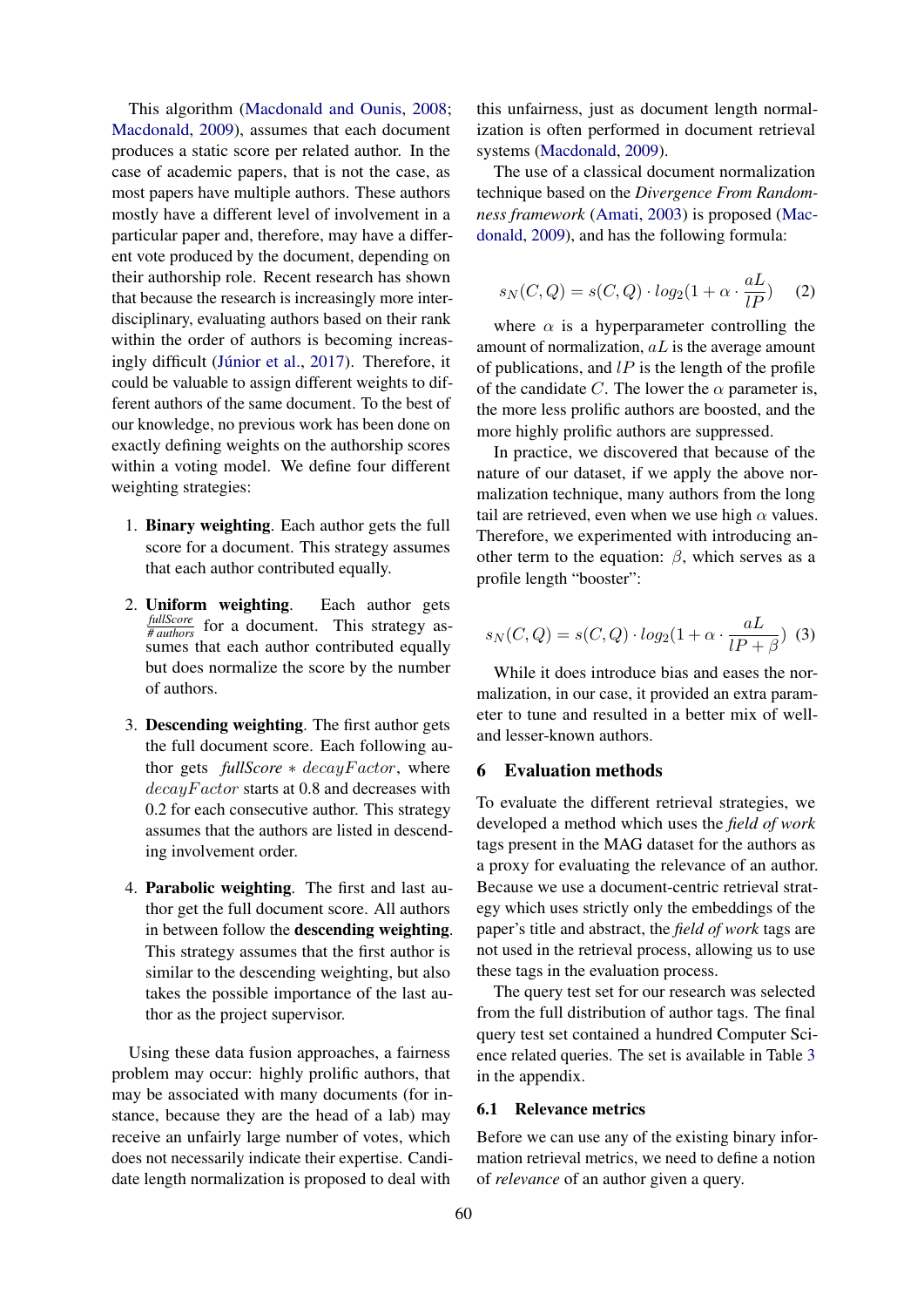Based on the *field of work* tags, we define two relevance checks:

- 1. Exact topic query evaluation [\(Brochier](#page-8-11) [et al.,](#page-8-11) [2018\)](#page-8-11). This approach takes a description of a topic and uses it directly as a query. The experts associated with that topic are then the ground truth list of candidates to be retrieved. In our case, the *field of work* tags of the authors are used as queries, and the retrieved authors are labelled relevant if they have that tag.
- 2. Approximate topic query evaluation. Sometimes, a query retrieves authors who have an incomplete *field of work* tag list or have tags which are very similar to the query but do not exactly match it. For instance, author A may have *"automatic summarization"* in their tags list, while the query was *"automatic text summarization"*. This author is clearly highly relevant to the query but would be labelled as irrelevant by the exact topic query evaluation method. Therefore, we introduce a fuzzy relevance checking method which, given a query, calculates the cosine similarity between the query embedding and each of the author's tags. If any of the similarities are higher than a chosen threshold, then we deem the author relevant.

Once we can label each retrieved author as relevant or not relevant, we can use different evaluation metrics. We evaluate our system by using three binary relevance metrics, all measured @N and using both the exact and approximate topic query evaluation: Mean Reciprocal Rank ( $MRR@N_{exact}$ ,  $MRR@N_{approx}$ ), Mean **Precision** @ N ( $MP@N_{exact}$ ,  $MP@N_{approx}$ ), and **Mean Average Precision** ( $MAP@N_{exact}$ ,  $MAP@N_{approx}$ 

Some authors are more relevant than others. To incorporate this into our evaluation, we also use the Normalized discounted cumulative gain (nDCG@N) score, which is sensitive to the position of the relevant items in the produced ranking.

To produce the nDCG scores, we first need to have the score for the ideal ranking given a query, IDCG. To calculate the IDCG scores, for each query in our test set, we created a mapping between the query and the corresponding top authors.

Each author in such mapping got a relevance label in relation to the query. In our implementation of the author's relevance, we use the citations of the relevant papers of an author as a proxy for the expertise. Although any expertise measure of an author is not fully objective, and many factors seem to have effect on the citation activity [\(Yan et al.,](#page-10-14) [2011\)](#page-10-14), we chose the citation counts of the papers as a proxy for expertise for the following reasons:

- This measure is explainable.
- It prevents highly prolific but rarely cited authors to be labeled as highly relevant for multiple topics just based on their output

Given this final query-to-expert mapping, we precalculated the IDCG@10 score for each of the test queries in our dataset, so we could later calculate the nDCG@10 score per query. Once we calculated all the scores for our test set, we can take the average of those scores to have a single nDCG@10 score for our current system.

### <span id="page-5-0"></span>7 Results

In this section, first the overall quantitative evaluation results are discussed and then we zoom in on the performance of retrofitting and author contribution weighting.

### 7.1 Voting model results

The results of the voting model approach are presented in Table [1.](#page-6-0) Here we only present the exact topic query evaluation results, as we observe that approximate topic query evaluation results correspond to the exact results but are overall higher. In particular, for MRR, the approximate results are 0.06 higher on average; for MAP, the approximate results are 0.16 higher; for MP@10 the approximate results are 0.15 higher; and finally the MP@5 approximate results are, again, 0.15 higher. The full results table with the approximate query evaluation results included, are presented in Table [2](#page-15-1) in the Appendix.

We can observe that the LSI baseline produces strong results, outperforming both embedding pooling baselines. From the four used author contribution weighting schemes, the binary score weighting is the best performing weighting. However, the overall performance difference between the weightings is quite small.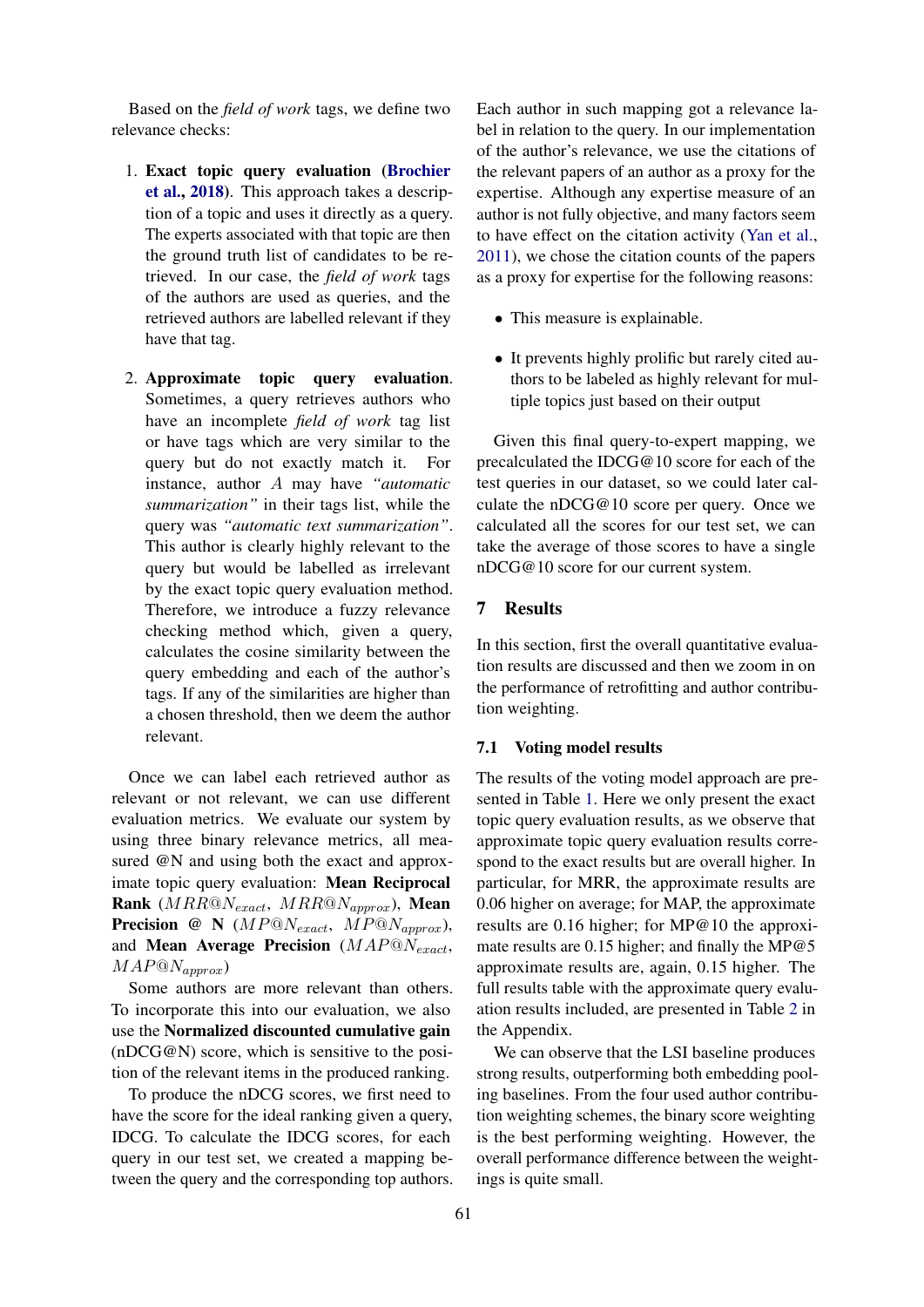<span id="page-6-0"></span>

| PAPER EMBEDDING KIND               | <b>DATA FUSION TECHNIQUE</b>                                                 | <b>MRR@10</b> | <b>MAP@10</b> | MP@10        | MP@5         | <b>NDCG</b> | <b>NDCG</b> |
|------------------------------------|------------------------------------------------------------------------------|---------------|---------------|--------------|--------------|-------------|-------------|
|                                    |                                                                              | <b>EXACT</b>  | <b>EXACT</b>  | <b>EXACT</b> | <b>EXACT</b> | <b>@10</b>  | @5          |
| LSI                                | $expCombSUM_{uniform}$                                                       | 0.75          | 0.399         | 0.462        | 0.496        | 0.39        | 0.42        |
|                                    | $\overline{expCombSUM_{binary}}$                                             | 0.753         | 0.428         | 0.491        | 0.512        | 0.41        | 0.44        |
|                                    | $\overline{expCombSUM}_{descending}$                                         | 0.755         | 0.411         | 0.476        | 0.484        | 0.39        | 0.42        |
|                                    | $\overline{expComb}SUM_{parabolic}$                                          | 0.763         | 0.392         | 0.457        | 0.482        | 0.39        | 0.42        |
| Average pooled BERT                | $\overline{expCombS}UM_{uniform}$                                            | 0.554         | 0.117         | 0.198        | 0.206        | 0.1         | 0.11        |
|                                    | $\overline{expCombSU}M_{binary}$                                             | 0.558         | 0.12          | 0.203        | 0.222        | 0.12        | 0.13        |
|                                    | $\overline{expCombSU}M_{descending}$                                         | 0.556         | 0.117         | 0.2          | 0.208        | 0.11        | 0.12        |
|                                    | $\overline{expCombS} UN_{parabolic}$                                         | 0.56          | 0.107         | 0.18         | 0.218        | 0.1         | 0.12        |
| Average pooled GloVe               | $\overline{expCombSUM}_{uniform}$                                            | 0.626         | 0.272         | 0.369        | 0.398        | 0.27        | 0.29        |
|                                    | $\overline{expCombSUM_{binary}}$                                             | 0.672         | 0.304         | 0.402        | 0.414        | 0.3         | 0.31        |
|                                    | $\overline{expCombSUM}_{descending}$                                         | 0.661         | 0.286         | 0.383        | 0.398        | 0.28        | 0.3         |
|                                    | $expCombSUM_{parabolic}$                                                     | 0.676         | 0.254         | 0.33         | 0.392        | 0.25        | 0.28        |
| Merged Sentence-BERT               | $\overline{expCombSUM_{uniform}}$                                            | 0.834         | 0.419         | 0.491        | 0.528        | 0.43        | 0.47        |
|                                    | $\overline{expCombSUM_{binary}}$                                             | 0.83          | 0.437         | 0.509        | 0.546        | 0.42        | 0.46        |
|                                    | $expCombSUM_{descending}$                                                    | 0.818         | 0.419         | 0.493        | 0.526        | 0.41        | 0.46        |
|                                    | $\overline{expCombSUM}_{parabolic}$                                          | 0.812         | 0.4           | 0.484        | 0.508        | 0.41        | 0.45        |
| <b>Separate Sentence-BERT</b>      | $\overline{expCombSUM}_{uniform}$                                            | 0.838         | 0.495         | 0.572        | 0.616        | 0.53        | 0.58        |
|                                    | $\overline{\text{expCombSUM}}_{\text{binary}}$                               | 0.837         | 0.518         | 0.59         | 0.626        | 0.54        | 0.6         |
|                                    | $Norm(expComb SUM_{binary})$<br>$\beta = 0$ and $\alpha = 1$                 | 0.619         | 0.174         | 0.282        | 0.272        | 0.15        | 0.14        |
|                                    | $Norm(expComb SU M_{binary})$                                                |               |               |              |              |             |             |
|                                    | $\beta = 0$ and $\alpha = 1000$                                              | 0.694         | 0.218         | 0.318        | 0.324        | 0.16        | 0.17        |
|                                    | $Norm(expComb SU M_{binary})$<br>$\beta = 10$ and $\alpha = 1000$            | 0.777         | 0.293         | 0.381        | 0.406        | 0.22        | 0.25        |
|                                    | $\overline{Norm(expCombSUM_{binary})}$                                       |               |               |              |              |             |             |
|                                    | $\beta = 50$ and $\alpha = 1000$                                             | 0.769         | 0.362         | 0.455        | 0.466        | 0.31        | 0.33        |
|                                    | $\overline{Norm(expCombSUM_{binary})}$<br>$\beta = 1000$ and $\alpha = 1000$ | 0.813         | 0.404         | 0.491        | 0.52         | 0.37        | 0.4         |
|                                    | $\overline{expCombSU}M_{descending}$                                         | 0.839         | 0.501         | 0.581        | 0.612        | 0.52        | 0.58        |
|                                    | $expComb SUM_{parabolic}$                                                    | 0.819         | 0.486         | 0.565        | 0.592        | 0.52        | 0.56        |
| Retrofitted merged Sentence-BERT   | $\overline{expCombSUM}_{uniform}$                                            | 0.792         | 0.384         | 0.45         | 0.482        | 0.38        | 0.42        |
|                                    | $\overline{expCombSUM}_{binary}$                                             | 0.83          | 0.404         | 0.467        | 0.496        | 0.39        | 0.44        |
|                                    | $\overline{expCombSUM_{descending}}$                                         | 0.813         | 0.39          | 0.454        | 0.486        | 0.38        | 0.42        |
|                                    | $\overline{expCombSU}M_{parabolic}$                                          | 0.775         | 0.38          | 0.445        | 0.474        | 0.38        | 0.4         |
| Retrofitted separate Sentence-BERT | $\overline{expCombSUM}_{uniform}$                                            | 0.821         | 0.51          | 0.577        | 0.606        | 0.5         | 0.54        |
|                                    | $\overline{expComb}SUM_{binary}$                                             | 0.841         | 0.519         | 0.584        | 0.616        | 0.51        | 0.54        |
|                                    | $\overline{expCombS}$ <i>UM</i> <sub>descending</sub>                        | 0.831         | 0.505         | 0.569        | 0.61         | 0.49        | 0.54        |
|                                    | $\overline{expCombS} UN_{parabolic}$                                         | 0.808         | 0.509         | 0.583        | 0.596        | 0.5         | 0.53        |

Table 1: Results for the voting model author retrieval strategy. The best results are formatted in bold.

The best performing configuration is the separate embedding strategy with the binary distributed paper scores. We see that normalizing the *expComb-SUM* function with a low  $\alpha$  and  $\beta = 0$  leads to steep decrease in performance. With higher  $\alpha$  and  $\beta$ , the performance goes up but can be explained by "cancelling out" the normalization effect. One of the reasons for this bad performance could be that the dataset contains many authors from the long tail; some of the authors naturally may have worse metadata resulting in missing expertise tags. Moreover, for lesser-known authors in the MAG, we have encountered a problem that the profiles get deleted or get different author ids, which also corrupts the metadata and the results.

Retrofitting the embeddings did not improve the results, except for two evaluation metrics:  $MRR@10_{exact}$  and  $MAP@10_{exact}$  in case of the retrofitted separate embeddings.

#### 7.2 Performance of retrofitting

Retrofitting the embeddings did not improve our retrieval performance with the exception of two metrics. One of the explanations could be that the relatively small size of our dataset can hurt the retrofitting process. Combined with the variance in the number of neighbours per paper, some of the resulting retrofitted embeddings might be driven away too much from the original embedding, while other embeddings are not modified "enough".

### 7.3 Effect of different author contribution weightings

Throughout the experiment, we observed that the binary author contribution weighting performs the best. Therefore, we can conclude that, for our voting model configuration, introducing elaborate author contribution combinations does not improve the retrieval performance.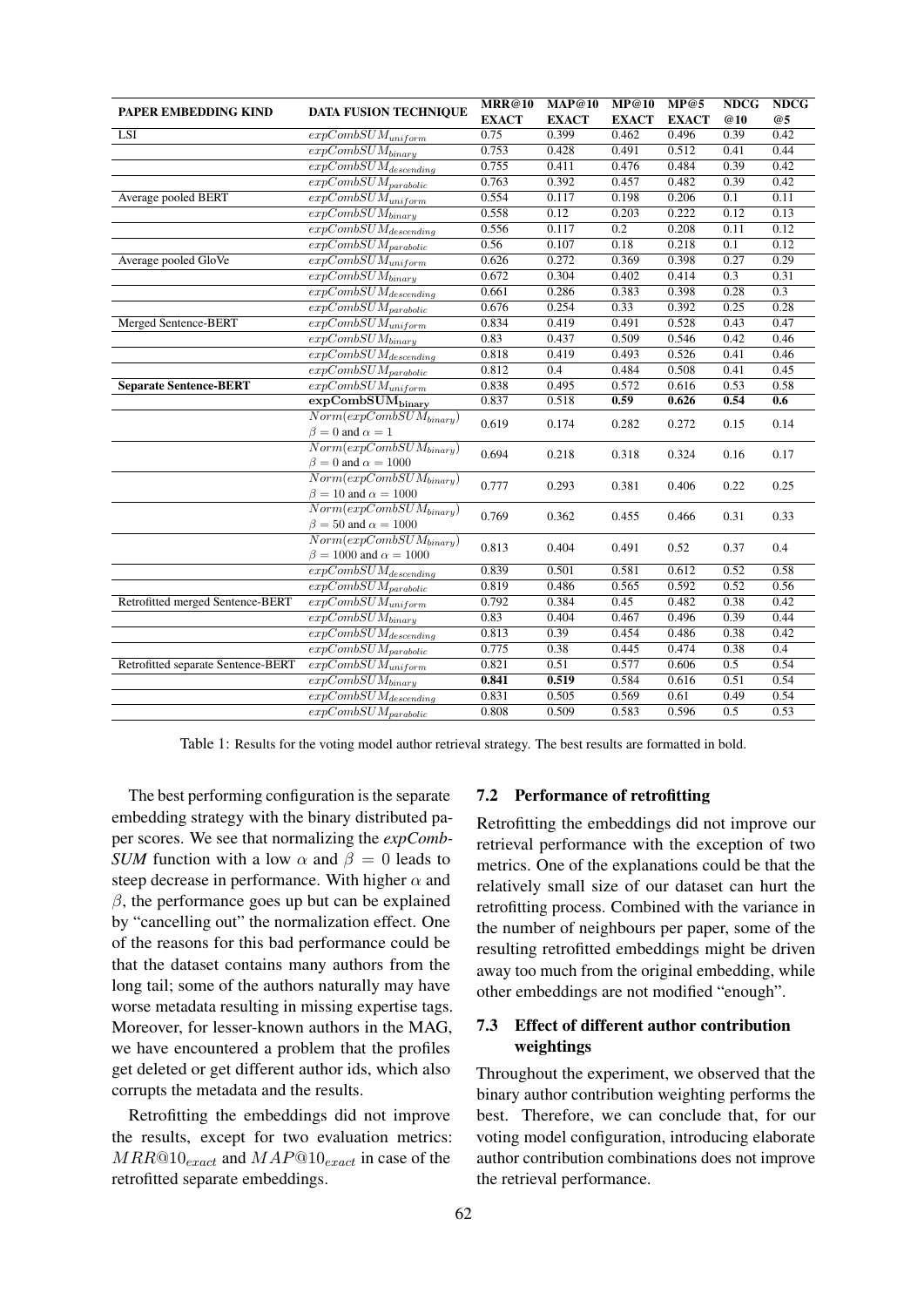#### 8 Prototype implementation

We implemented our model int a prototype, which consists of a REST API, where the users can, given a search query, look for *N* most relevant experts. Each individual expert representation is contained within a JSON object which contains not only the author's name and MAG id, but also the authors affiliation information (retrieved using GRID  $<sup>6</sup>$  $<sup>6</sup>$  $<sup>6</sup>$ ),</sup> the list of papers which voted for the author and their corresponding document scores in relation to the query, and additional author information from WikiData (Vrandečić and Krötzsch, [2014\)](#page-10-15).

### 9 Discussion & Future work

This study faced multiple challenges regarding data quality, data freshness, embedding strategy considerations, and the retrieval base on embeddings. In this section, we discuss these issues.

*Data completeness and variability.* The *fieldof-work* tags used in the evaluation are not always complete and are subject to the specific format used by the MAG. In addition, for some authors, no tags are present in our snapshot of the MAG data. This has an effect on the evaluation performance by introducing both false positives and -negatives into the relevancy determining process. Overall, our system would profit significantly from a larger pool of papers and authors.

*Shifting expertise.* Many authors have varying interests during their academic career. Our system is inherently a snapshot of their academic activity: we only search and aggregate within a bounded set of papers. Introducing temporal aspect into the author search, which would intelligently account for shifting expertise could improve the retrieval results.

*Representing expertise domains.* Many authors are not experts in just one niche field, but rather are knowledgeable about a pretty broad field of science, with more in-depth knowledge about a few specific sub-fields. Clustering within the author expertise to find expertise sub-clusters might help to create more nuanced author representations by taking the cluster centroids as the individual author embeddings. This approach, while interesting, requires more data, as clustering within the papers of one author requires having a significant amount of papers per author.

*Performance of individual retrieval strategies.* Different types of embeddings may perform well in different scenarios. For example, retrofitting of the paper embeddings leads to the "widening" of the semantic representation of a paper into the direction of its neighbours. For example, retrofitted embeddings may perform better for more broad/general queries and worse on more specific queries. The same applies for normalization in the voting model: retrieving less prolific authors may be beneficial for some user's needs, while it technically hurts the quantitative performance of the system.

*Document pooling strategies.* In the two paper embedding strategies, we perform pooling over multiple sentence embeddings. While these strategies seem to work well to represent the papers for our task, it would still be interesting to use new, state-of-the-art approaches for embedding longer texts, such as the Longformer [\(Beltagy et al.,](#page-8-5) [2020\)](#page-8-5), to avoid using any pooling strategies and loosing semantic value. Techniques like the recently introduced SPECTER [\(Cohan et al.,](#page-9-23) [2020\)](#page-9-23) could also be used to produce better citation-informed document embeddings. Finally, we could employ the SciBERT [\(Beltagy et al.,](#page-8-12) [2019\)](#page-8-12) model in our baseline pooling strategies or even fine-tune a SciBERT model on longer sequences, similarly to Sentence-BERT, as it is better suited for academic texts.

*Graph embeddings.* In our approach, we used retrofitting to introduce citation network information into our initial paper embeddings. However, we could also go a step further and use graph embedding techniques to create native graph-based embeddings for our papers [\(Mai et al.,](#page-9-16) [2018;](#page-9-16) [Wang](#page-10-9) [et al.,](#page-10-9) [2016;](#page-10-9) [Zhang et al.,](#page-10-10) [2019\)](#page-10-10).

### 10 Conclusion

In this study, we investigated different approaches for embedding academic papers and using the embeddings in an expert search task.

Overall, we found that Transformer-based contextual text embeddings work well on the domain of academic papers. By using the Sentence-BERT model trained on NLI and SNS tasks, we outperformed the strong LSI baseline often employed in information retrieval systems on all ten evaluation metrics. We also outperformed the baseline strategies of average pooled BERT and GloVe embeddings.

Employing a weighted embedding combination strategy to represent a paper can however be valu-

<span id="page-7-0"></span><sup>6</sup><https://www.grid.ac/>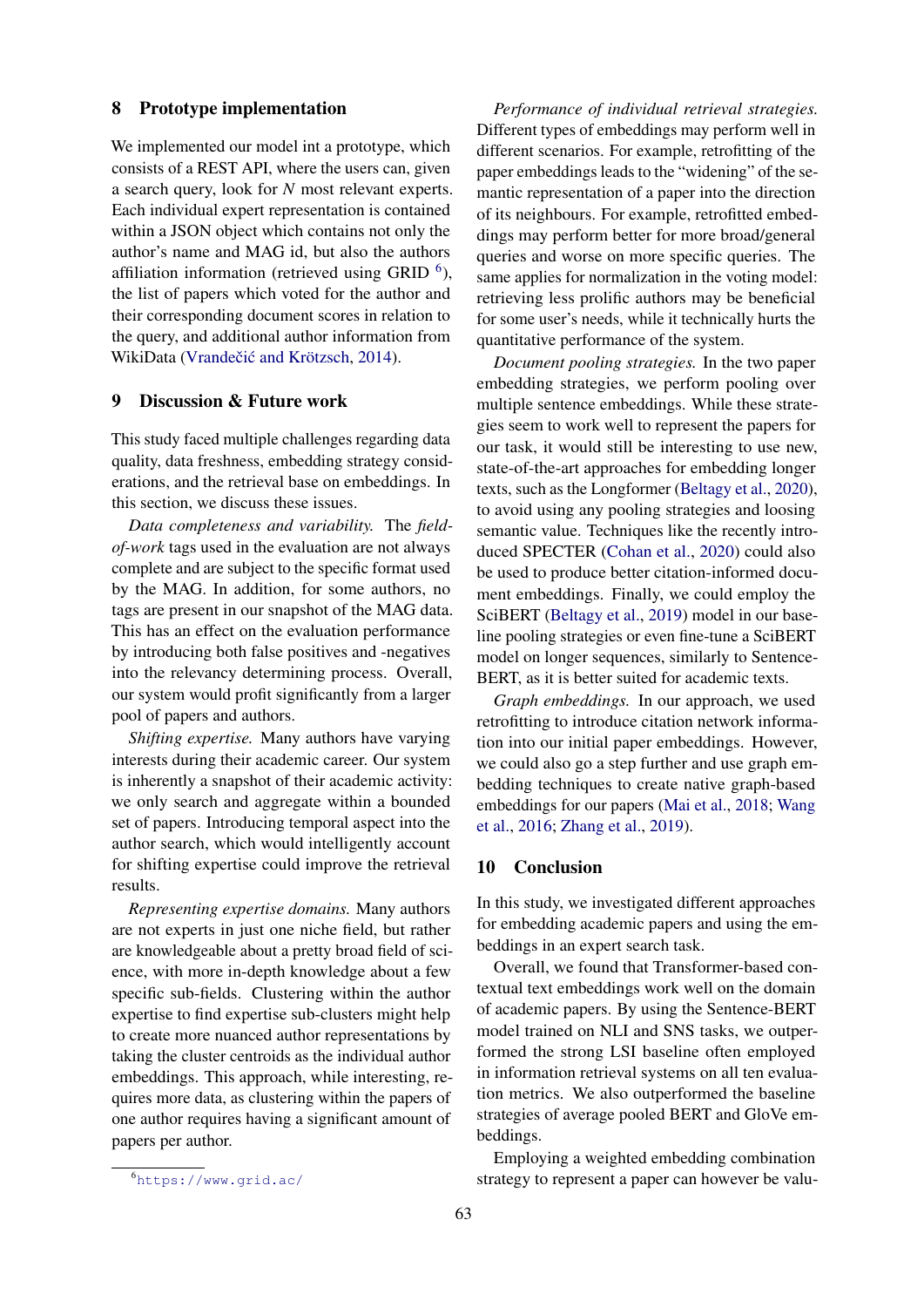able, as we found that using a separate embedding combination strategy outperformed the "default" merged strategy on nine out of ten metrics.

We hypothesized that enriching the paper embeddings with citation information, in a process called retrofitting, could improve improve retrieval performance. Our experiments did not confirm this hypothesis, as non-retrofitted embeddings performed better in our task on all but two evaluation metrics.

Finally, we employed various data fusion techniques to convert the top *N* retrieved papers given a query into a ranking of authors. A voting model was used, where each document served as evidence for the corresponding author's expertise. We investigated whether using author contribution weighting strategies within the voting process would improve expertise retrieval. We observed no performance gain over the "default" binary strategy.

Given the direction of this study, we think that the most suitable application areas for the methodology we proposed are reviewer finding, supervisor finding and investigating literature on a topic. The reasoning behind this is that finding a collaborator may require and involve more sophisticated information about the institution, availability and current field of interest of the found experts. The proposed three areas, however, allow for less specificity and can better benefit from the improved retrieval.

While research in the field of expertise retrieval is not as active in the second half of the 2010s as it was in the first half, the area of text representations and retrieval has seen dramatic improvements. This study was an effort to apply these new techniques into the field of expertise retrieval and has shown that substantial improvements can be made over the existing retrieval algorithms. We hope that this study can contribute to a new research wave within the field of (academic) expertise retrieval.

#### Acknowledgements

We would like to thank the reviewers for their insightful commentary. Additionally, we would like to thank dr. Wouter Weerkamp from Zeta Alpha for his valuable feedback and assessment of the work.

### References

<span id="page-8-8"></span>Muhammad Tanvir Afzal and Hermann A Maurer. 2011. [Expertise recommender system for scientific](https://doi.org/10.3217/jucs-017-11-1529) [community.](https://doi.org/10.3217/jucs-017-11-1529) *J. UCS*, 17(11):1529–1549.

- <span id="page-8-7"></span>Alan Akbik, Duncan Blythe, and Roland Vollgraf. 2018. Contextual string embeddings for sequence labeling. In *COLING 2018, 27th International Conference on Computational Linguistics*, pages 1638– 1649.
- <span id="page-8-0"></span>Fawaz Alarfaj, Udo Kruschwitz, David Hunter, and Chris Fox. 2012a. [Finding the right supervisor:](https://www.aclweb.org/anthology/N12-2001) [Expert-finding in a university domain.](https://www.aclweb.org/anthology/N12-2001) In *Proceedings of the NAACL HLT 2012 Student Research Workshop*, pages 1–6, Montréal, Canada. Association for Computational Linguistics.
- <span id="page-8-9"></span>Fawaz Alarfaj, Udo Kruschwitz, David Hunter, and Chris Fox. 2012b. [Finding the right supervisor:](https://www.aclweb.org/anthology/N12-2001) [Expert-finding in a university domain.](https://www.aclweb.org/anthology/N12-2001) In *Proceedings of the 2012 Conference of the North American Chapter of the Association for Computational Linguistics: Human Language Technologies: Student Research Workshop*, NAACL HLT '12, page 1–6, USA. Association for Computational Linguistics.
- <span id="page-8-10"></span>G Amati. 2003. *Probabilistic Models for Information Retrieval based on Divergence from Randomness. University of Glasgow, UK*. Ph.D. thesis, PhD Thesis.
- <span id="page-8-2"></span>Krisztian Balog, Leif Azzopardi, and Maarten De Rijke. 2006. [Formal models for expert finding in en](https://doi.org/10.1145/1148170.1148181)[terprise corpora.](https://doi.org/10.1145/1148170.1148181) *Proceedings of the Twenty-Ninth Annual International ACM SIGIR Conference on Research and Development in Information Retrieval*, 2006:43–50.
- <span id="page-8-1"></span>Krisztian Balog, Leif Azzopardi, and Maarten de Rijke. 2009. [A language modeling framework for expert](https://doi.org/10.1016/j.ipm.2008.06.003) [finding.](https://doi.org/10.1016/j.ipm.2008.06.003) *Information Processing and Management*, 45(1):1–19.
- <span id="page-8-4"></span>Krisztian Balog, Yi Fang, Maarten De Rijke, Pavel Serdyukov, and Luo Si. 2012. [Expertise retrieval.](https://doi.org/10.1561/1500000024) *Foundations and Trends in Information Retrieval*, 6(2-3):127–256.
- <span id="page-8-12"></span>Iz Beltagy, Kyle Lo, and Arman Cohan. 2019. [Scib](https://www.aclweb.org/anthology/D19-1371.pdf)[ert: Pretrained language model for scientific text.](https://www.aclweb.org/anthology/D19-1371.pdf) In *EMNLP*.
- <span id="page-8-5"></span>Iz Beltagy, Matthew E. Peters, and Arman Cohan. 2020. [Longformer: The long-document transformer.](http://arxiv.org/abs/2004.05150)
- <span id="page-8-3"></span>Mark Berger. 2020. [Datasets for effective distributed](https://doi.org/10.5281/ZENODO.4075166) [representations for academic expert search.](https://doi.org/10.5281/ZENODO.4075166)
- <span id="page-8-11"></span>Robin Brochier, Adrien Guille, Benjamin Rothan, and Julien Velcin. 2018. [Impact of the query set on the](http://arxiv.org/abs/1806.10813) [evaluation of expert finding systems.](http://arxiv.org/abs/1806.10813) *CEUR Workshop Proceedings*, 2132:32–45.
- <span id="page-8-6"></span>Daniel Cer, Yinfei Yang, Sheng-yi Kong, Nan Hua, Nicole Limtiaco, Rhomni St John, Noah Constant, Mario Guajardo-Céspedes, Steve Yuan, Chris Tar, Yun-Hsuan Sung, Brian Strope, and Ray Kurzweil Google Research Mountain View. 2018. [Universal](http://arxiv.org/abs/1803.11175v2) [Sentence Encoder.](http://arxiv.org/abs/1803.11175v2)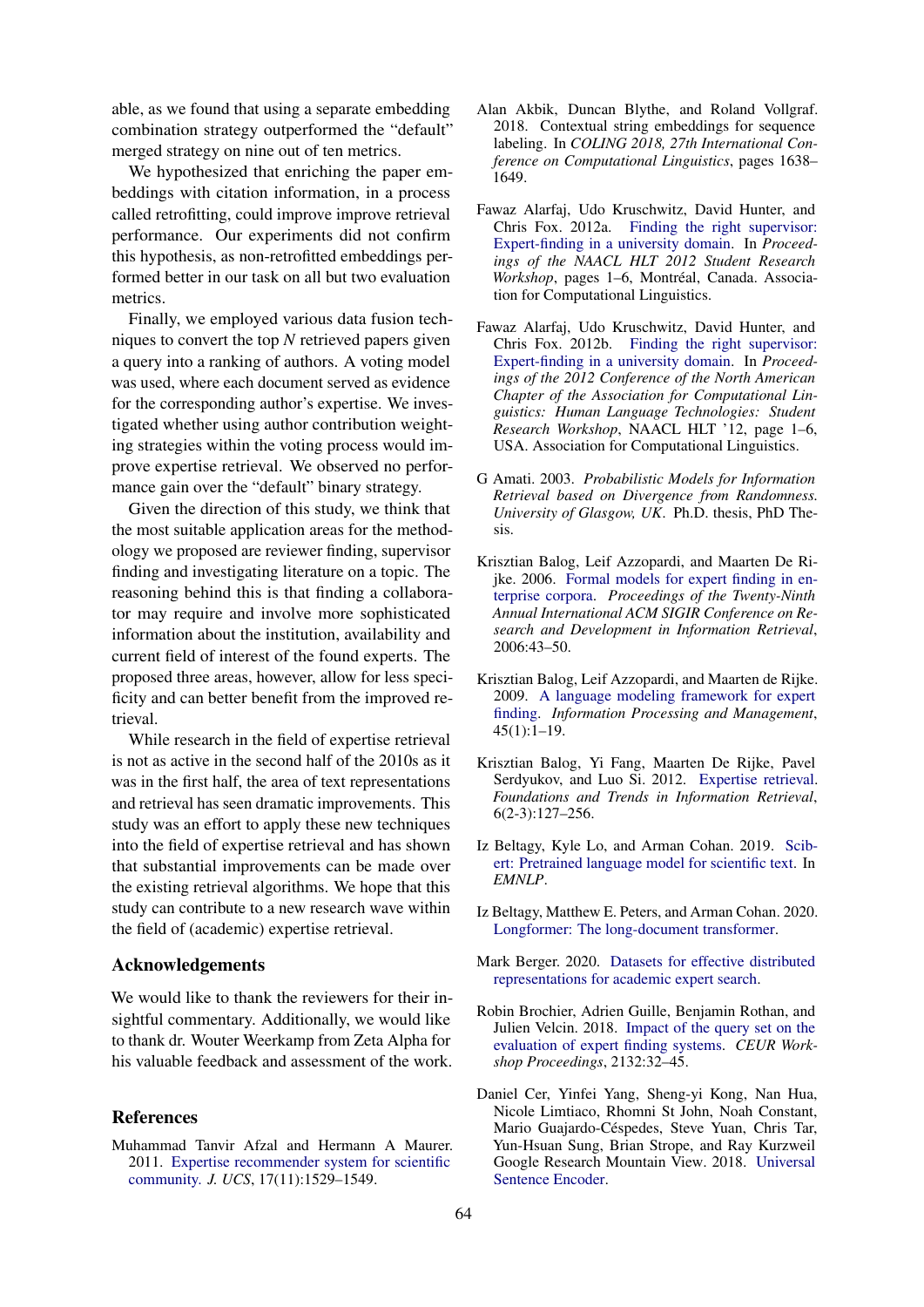- <span id="page-9-12"></span>Minmin Chen. 2017. [Efficient vector representa](http://arxiv.org/abs/1707.02377)[tion for documents through corruption.](http://arxiv.org/abs/1707.02377) *CoRR*, abs/1707.02377.
- <span id="page-9-23"></span>Arman Cohan, Sergey Feldman, Iz Beltagy, Doug Downey, and Daniel Weld. 2020. [Specter:](https://doi.org/10.18653/v1/2020.acl-main.207) [Document-level representation learning using](https://doi.org/10.18653/v1/2020.acl-main.207) [citation-informed transformers.](https://doi.org/10.18653/v1/2020.acl-main.207) pages 2270–2282.
- <span id="page-9-13"></span>Alexis Conneau, Douwe Kiela, Holger Schwenk, Loïc Barrault, and Antoine Bordes. 2018. [Supervised](http://arxiv.org/abs/1705.02364v5) [Learning of Universal Sentence Representations](http://arxiv.org/abs/1705.02364v5) [from Natural Language Inference Data.](http://arxiv.org/abs/1705.02364v5)
- <span id="page-9-5"></span>Nick Craswell, Arjen P. de Vries, and Ian Soboroff. 2005. [Overview of the trec 2005 enterprise track.](https://trec.nist.gov/pubs/trec14/papers/old.overviews/ENTERPRISE.OVERVIEW.pdf) In *TREC*.
- <span id="page-9-20"></span>Scott Deerwester, Susan T Dumais, George W Furnas, Thomas K Landauer, and Richard Harshman. 1990. [Indexing by latent semantic analysis.](https://doi.org/https://doi.org/10.1002/(SICI)1097-4571(199009)41:6%3C391::AID-ASI1%3E3.0.CO;2-9) *Journal of the American society for information science*, 41(6):391–407.
- <span id="page-9-2"></span>Jacob Devlin, Ming-Wei Chang, Kenton Lee, and Kristina Toutanova. 2018. [BERT: Pre-training of](http://arxiv.org/abs/1810.04805) [Deep Bidirectional Transformers for Language Un](http://arxiv.org/abs/1810.04805)[derstanding.](http://arxiv.org/abs/1810.04805)
- <span id="page-9-4"></span>Manaal Faruqui, Jesse Dodge, Sujay K. Jauhar, Chris Dyer, Eduard Hovy, and Noah A. Smith. 2015. [Retrofitting word vectors to semantic lexicons.](https://doi.org/10.3115/v1/n15-1184) *NAACL HLT 2015 - 2015 Conference of the North American Chapter of the Association for Computational Linguistics: Human Language Technologies, Proceedings of the Conference*, (i):1606–1615.
- <span id="page-9-0"></span>Rodrigo Goncalves and Carina Friedrich Dorneles. 2019. [Automated expertise retrieval: A taxonomy](https://doi.org/10.1145/3331000)[based survey and open issues.](https://doi.org/10.1145/3331000) *ACM Comput. Surv.*, 52(5).
- <span id="page-9-14"></span>Hebatallah A Mohamed Hassan, Giuseppe Sansonetti, Fabio Gasparetti, Alessandro Micarelli, and Joeran Beel. 2019. [BERT, ELMo, USE and InferSent Sen](https://tfhub.dev/google/universal-sentence-)[tence Encoders: The Panacea for Research-Paper](https://tfhub.dev/google/universal-sentence-) [Recommendation?](https://tfhub.dev/google/universal-sentence-)
- <span id="page-9-1"></span>Omayma Husain, Naomie Salim, Rose Alinda Alias, Samah Abdelsalam, and Alzubair Hassan. 2019. [Ex](https://doi.org/10.3390/app9204250)[pert finding systems: A systematic review.](https://doi.org/10.3390/app9204250) *Applied Sciences (Switzerland)*, 9(20):1–32.
- <span id="page-9-18"></span>Ganesh J, Soumyajit Ganguly, Manish Gupta, Vasudeva Varma, and Vikram Pudi. 2016. [Author2vec:](https://doi.org/10.1145/2872518.2889382) [Learning author representations by combining con](https://doi.org/10.1145/2872518.2889382)[tent and link information.](https://doi.org/10.1145/2872518.2889382) In *Proceedings of the 25th International Conference Companion on World Wide Web*, WWW '16 Companion, page 49–50, Republic and Canton of Geneva, CHE. International World Wide Web Conferences Steering Committee.
- <span id="page-9-21"></span>Jeff Johnson, Matthijs Douze, and Hervé Jégou. 2017. [Billion-scale similarity search with gpus.](http://arxiv.org/abs/1702.08734) *CoRR*, abs/1702.08734.
- <span id="page-9-22"></span>E. A. C. Júnior, F. N. Silva, L. Costa, and Diego R. Amancio. 2017. [Patterns of authors contribution in](https://doi.org/10.1016/j.joi.2017.03.003) [scientific manuscripts.](https://doi.org/10.1016/j.joi.2017.03.003) *ArXiv*, abs/1609.05545.
- <span id="page-9-19"></span>Quoc V. Le and Tomas Mikolov. 2014. [Distributed](http://arxiv.org/abs/1405.4053) [Representations of Sentences and Documents.](http://arxiv.org/abs/1405.4053)
- <span id="page-9-17"></span>Shuyi Lin, Wenxing Hong, Dingding Wang, and Tao Li. 2017. [A survey on expert finding techniques.](https://doi.org/10.1007/s10844-016-0440-5) *Journal of Intelligent Information Systems*, 49(2):255– 279.
- <span id="page-9-10"></span>Yang Liu and Mirella Lapata. 2017. [Learning struc](http://arxiv.org/abs/1705.09207)[tured text representations.](http://arxiv.org/abs/1705.09207) *CoRR*, abs/1705.09207.
- <span id="page-9-15"></span>Sean MacAvaney, Andrew Yates, Arman Cohan, and Nazli Goharian. 2019. [Cedr: Contextualized embed](https://doi.org/10.1145/3331184.3331317)[dings for document ranking.](https://doi.org/10.1145/3331184.3331317) In *Proceedings of the 42nd International ACM SIGIR Conference on Research and Development in Information Retrieval*, SIGIR'19, page 1101–1104, New York, NY, USA. Association for Computing Machinery.
- <span id="page-9-6"></span>Craig Macdonald. 2009. *The voting model for people search*. Ph.D. thesis, University of Glasgow.
- <span id="page-9-9"></span>Craig Macdonald and Iadh Ounis. 2006a. [A Belief Net](http://www.dcs.gla.ac.uk/~craigm/publications/macdonald07networks.pdf)[work Model for Expert Search.](http://www.dcs.gla.ac.uk/~craigm/publications/macdonald07networks.pdf) *Computing*.
- <span id="page-9-8"></span>Craig Macdonald and Iadh Ounis. 2006b. [Voting for](https://doi.org/10.1145/1183614.1183671) [candidates.](https://doi.org/10.1145/1183614.1183671) In *Proceedings of the 15th ACM international conference on Information and knowledge management - CIKM '06*, page 387, New York, New York, USA. ACM Press.
- <span id="page-9-7"></span>Craig Macdonald and Iadh Ounis. 2008. [Voting tech](https://doi.org/10.1007/s10115-007-0105-3)[niques for expert search.](https://doi.org/10.1007/s10115-007-0105-3) *Knowl Inf Syst*, 16:259– 280.
- <span id="page-9-16"></span>Gengchen Mai, Krzysztof Janowicz, and Bo Yan. 2018. [Combining text embedding and knowledge](http://ceur-ws.org/Vol-2241/paper-08.pdf) [graph embedding techniques for academic search en](http://ceur-ws.org/Vol-2241/paper-08.pdf)[gines.](http://ceur-ws.org/Vol-2241/paper-08.pdf) In *Joint proceedings of the 4th Workshop on Semantic Deep Learning (SemDeep-4) and NLI-WoD4: Natural Language Interfaces for the Web of Data (NLIWOD-4) and 9th Question Answering over Linked Data challenge (QALD-9) co-located with 17th International Semantic Web Conference (ISWC 2018), Monterey, California, United States of America, October 8th - 9th, 2018*, volume 2241 of *CEUR Workshop Proceedings*, pages 77–88. CEUR-WS.org.
- <span id="page-9-11"></span>Matteo Pagliardini, Prakhar Gupta, and Martin Jaggi. 2018. [Unsupervised learning of sentence embed](https://doi.org/10.18653/v1/N18-1049)[dings using compositional n-gram features.](https://doi.org/10.18653/v1/N18-1049) In *Proceedings of the 2018 Conference of the North American Chapter of the Association for Computational Linguistics: Human Language Technologies, Volume 1 (Long Papers)*, pages 528–540, New Orleans, Louisiana. Association for Computational Linguistics.
- <span id="page-9-3"></span>Jeffrey Pennington, Richard Socher, and Christopher Manning. 2014. [GloVe: Global vectors for word](https://doi.org/10.3115/v1/D14-1162)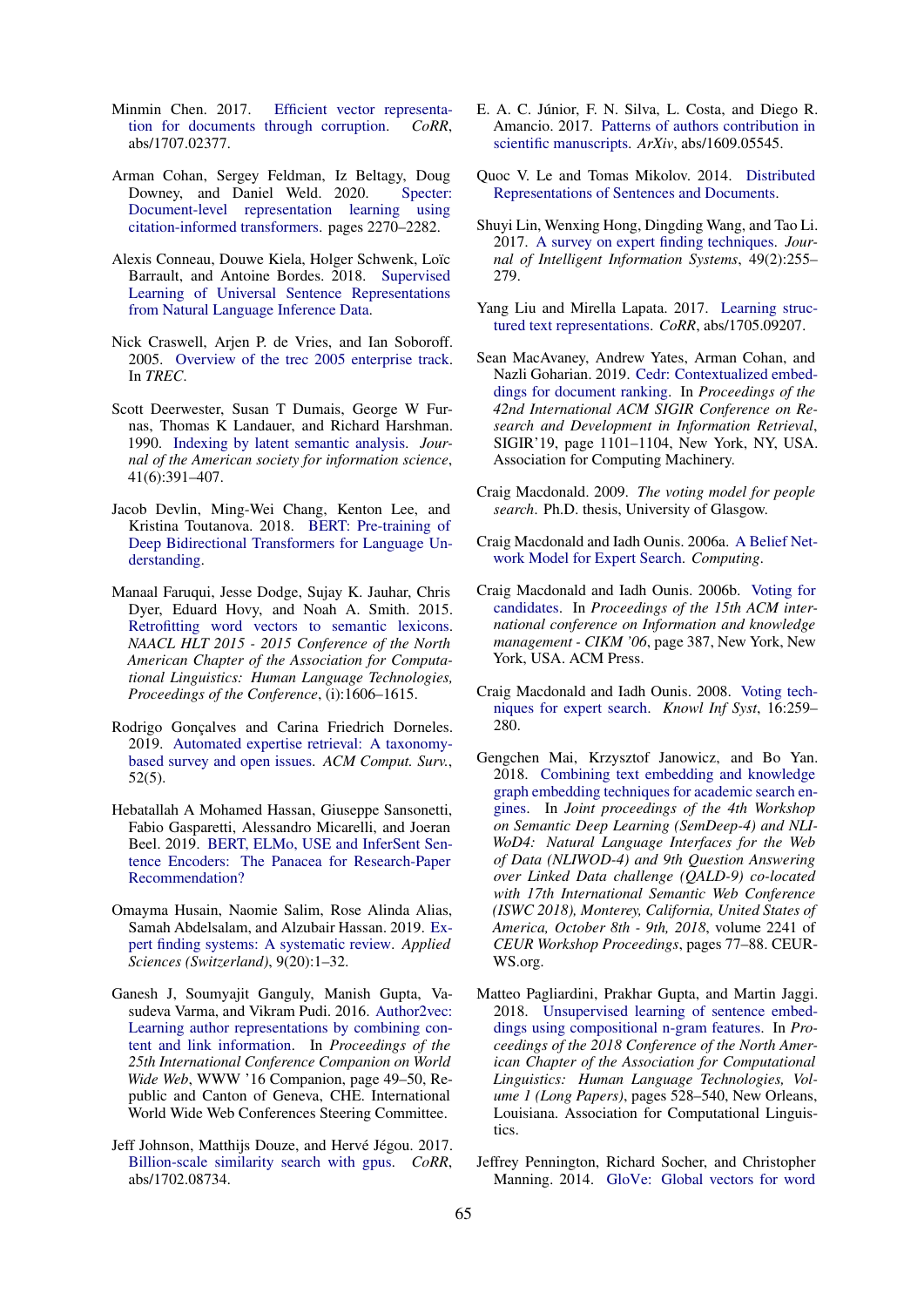[representation.](https://doi.org/10.3115/v1/D14-1162) In *Proceedings of the 2014 Conference on Empirical Methods in Natural Language Processing (EMNLP)*, pages 1532–1543, Doha, Qatar. Association for Computational Linguistics.

- <span id="page-10-4"></span>Simon Price and Peter A Flach. 2017. Computational support for academic peer review: A perspective from artificial intelligence. *Communications of the ACM*, 60(3):70–79.
- <span id="page-10-6"></span>Nils Reimers and Iryna Gurevych. 2019. [Sentence-](https://doi.org/10.18653/v1/D19-1410)[BERT: Sentence embeddings using Siamese BERT](https://doi.org/10.18653/v1/D19-1410)[networks.](https://doi.org/10.18653/v1/D19-1410) In *Proceedings of the 2019 Conference on Empirical Methods in Natural Language Processing and the 9th International Joint Conference on Natural Language Processing (EMNLP-IJCNLP)*, pages 3982–3992, Hong Kong, China. Association for Computational Linguistics.
- <span id="page-10-1"></span>Titus Schleyer, Brian S. Butler, Mei Song, and Heiko Spallek. 2012. [Conceptualizing and advancing re](https://doi.org/10.1145/2147783.2147785)[search networking systems.](https://doi.org/10.1145/2147783.2147785) *ACM Trans. Comput.- Hum. Interact.*, 19(1).
- <span id="page-10-12"></span>Naoki Shibata, Yuya Kajikawa, Yoshiyuki Takeda, and Katsumori Matsushima. 2008. [Detecting emerging](https://doi.org/https://doi.org/10.1016/j.technovation.2008.03.009) [research fronts based on topological measures in ci](https://doi.org/https://doi.org/10.1016/j.technovation.2008.03.009)[tation networks of scientific publications.](https://doi.org/https://doi.org/10.1016/j.technovation.2008.03.009) *Technovation*, 28(11):758 – 775.
- <span id="page-10-3"></span>Attulugamage Thushari Priyangika Silva. 2014. *A research analytics framework for expert recommendation in research social networks*. Ph.D. thesis, City University of Hong Kong.
- <span id="page-10-2"></span>Balázs Sziklai. 2018. [How to identify experts in a com](https://doi.org/10.1007/s00182-017-0582-x)[munity?](https://doi.org/10.1007/s00182-017-0582-x) *International Journal of Game Theory*, 47:155–173.
- <span id="page-10-11"></span>Quan Thanh Tho, S.C. Hui, and A.C.M. Fong. 2007. [A](https://doi.org/https://doi.org/10.1016/j.ipm.2006.05.015) [citation-based document retrieval system for finding](https://doi.org/https://doi.org/10.1016/j.ipm.2006.05.015) [research expertise.](https://doi.org/https://doi.org/10.1016/j.ipm.2006.05.015) *Information Processing & Management*, 43(1):248 – 264.
- <span id="page-10-15"></span>Denny Vrandečić and Markus Krötzsch. 2014. [Wiki](https://doi.org/10.1145/2629489)[data: A free collaborative knowledgebase.](https://doi.org/10.1145/2629489) *Commun. ACM*, 57(10):78–85.
- <span id="page-10-13"></span>Kuansan Wang, Zhihong Shen, Chiyuan Huang, Chieh-Han Wu, Yuxiao Dong, and Anshul Kanakia. 2020a. [Microsoft academic graph: When experts are not](https://doi.org/https://doi.org/10.1162/qss_a_00021) [enough.](https://doi.org/https://doi.org/10.1162/qss_a_00021) *Quantitative Science Studies*, 1(1):396– 413.
- <span id="page-10-9"></span>Suhang Wang, Jiliang Tang, Charu Aggarwal, and Huan Liu. 2016. [Linked document embedding for](https://doi.org/10.1145/2983323.2983755) [classification.](https://doi.org/10.1145/2983323.2983755) In *Proceedings of the 25th ACM International on Conference on Information and Knowledge Management*, CIKM '16, page 115–124, New York, NY, USA. Association for Computing Machinery.
- <span id="page-10-5"></span>Yuxuan Wang, Yutai Hou, Wanxiang Che, and Ting Liu. 2020b. [From static to dynamic word representations:](https://doi.org/10.1007/s13042-020-01069-8) [a survey.](https://doi.org/10.1007/s13042-020-01069-8) *International Journal of Machine Learning and Cybernetics*.
- <span id="page-10-14"></span>Rui Yan, Jie Tang, Xiaobing Liu, Dongdong Shan, and Xiaoming Li. 2011. [Citation count predic](https://doi.org/10.1145/2063576.2063757)[tion: Learning to estimate future citations for litera](https://doi.org/10.1145/2063576.2063757)[ture.](https://doi.org/10.1145/2063576.2063757) In *Proceedings of the 20th ACM International Conference on Information and Knowledge Management*, CIKM '11, page 1247–1252, New York, NY, USA. Association for Computing Machinery.
- <span id="page-10-0"></span>Zhenjiang Zhan, Lichun Yang, Shenghua Bao, Dingyi Han, Zhong Su, and Yong Yu. 2011. [Finding ap](https://doi.org/10.1007/978-3-642-23535-1_29)[propriate experts for collaboration.](https://doi.org/10.1007/978-3-642-23535-1_29) In *Proceedings of the 12th International Conference on Web-Age Information Management*, WAIM'11, page 327–339, Berlin, Heidelberg. Springer-Verlag.
- <span id="page-10-8"></span>Ye Zhang, Md Mustafizur Rahman, Alex Braylan, Brandon Dang, Heng-Lu Chang, Henna Kim, Quinten McNamara, Aaron Angert, Edward Banner, Vivek Khetan, Tyler McDonnell, An Thanh Nguyen, Dan Xu, Byron C. Wallace, and Matthew Lease. 2016. [Neural Information Retrieval: A Literature](http://arxiv.org/abs/1611.06792) [Review.](http://arxiv.org/abs/1611.06792) (November).
- <span id="page-10-7"></span>Yi Zhang. 2019. *Learning Embeddings for Academic Papers*. Ph.D. thesis.
- <span id="page-10-10"></span>Yi Zhang, Fen Zhao, and Jianguo Lu. 2019. [P2V: large](https://doi.org/10.1007/s11192-019-03206-9)[scale academic paper embedding.](https://doi.org/10.1007/s11192-019-03206-9) *Scientometrics*, 121(1):399–432.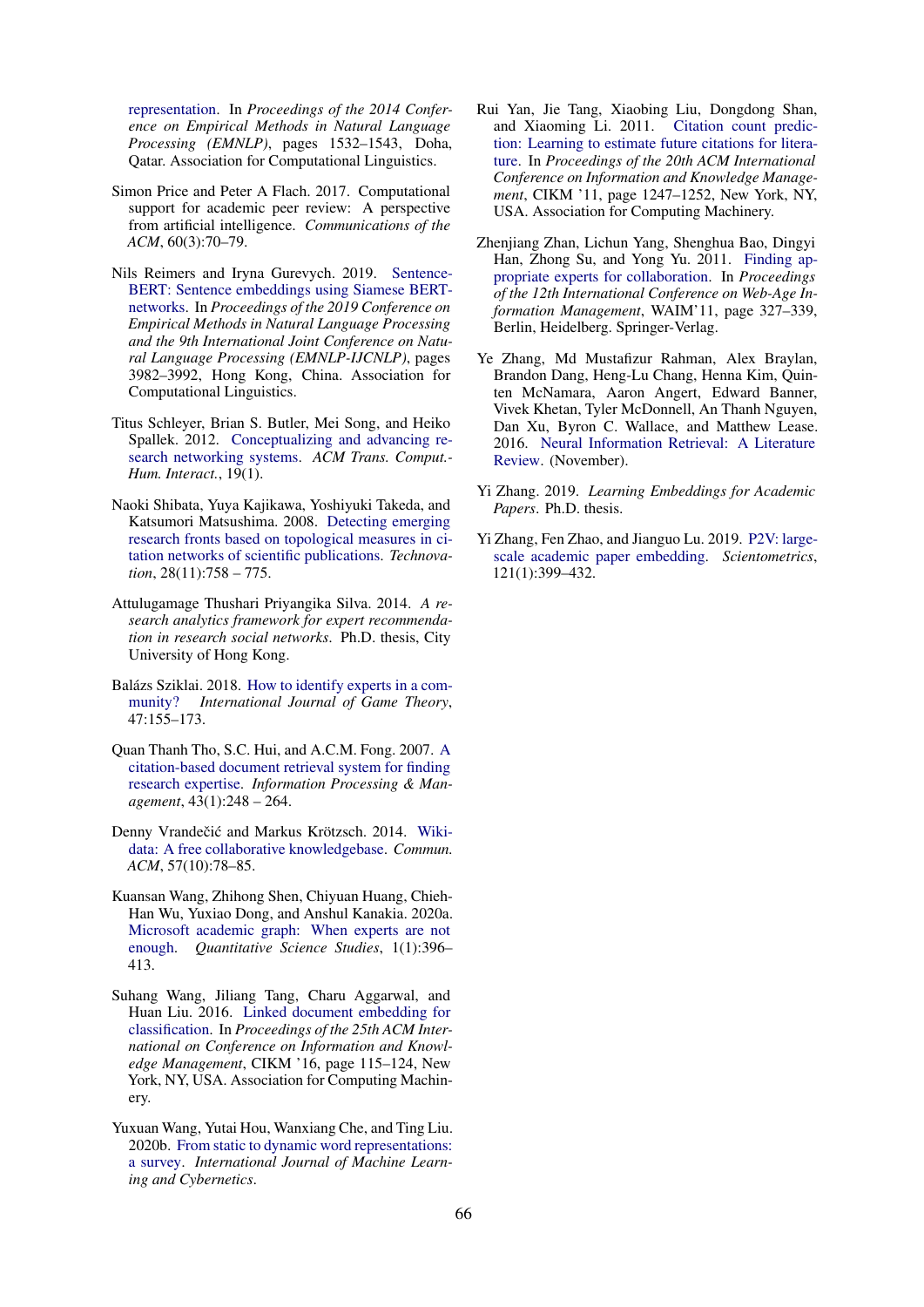Algorithm 1: Paper embedding creation following the merge strategy.

Result: Paper embeddings ME following the merge strategy **Input:** A set of paper titles T, a set of batches of abstract sentences A (with  $|T| = |A|$ ) and an embedder model Embedder mergedEmbeddings  $\leftarrow$  [] abstractEmbeddingBatches ← [] titleEmbeddings  $\leftarrow Embedder.embed(T)$ for *aBatch* ∈ *A* do  $batchEmbeddings \leftarrow Embedder.embed(aBatch)$ abstractEmbeddingBatches.*append*(batchEmbeddings) end **assert**  $|titleEmbeddings| = |abstractEmbeddingBatches|$ for *tE* ∈ *titleEmbeddings, aEB* ∈ *abstractEmbeddingBatches* do aEB*.append*(tE)  $N \leftarrow dim(aEB)$ mergedEmbedding  $\leftarrow \frac{1}{N} \sum_{n=1}^{N}$  $\frac{i=1}{i}$  $(\mathit{emb}_i \in \mathit{aEB})$   $\mathrel{\triangleright}$  Take the element-wise average of all the embeddings, resulting in one embedding mergedEmbeddings.*append*(mergedEmbedding) end return mergedEmbeddings

<span id="page-11-0"></span>Algorithm 2: Paper embedding creation following baseline BERT or GloVe strategy.

Result: Baseline paper embeddings ME created by either BERT or GloVe embedding model.

Input: A set of batches of abstract sentences A with elementwise appended corresponding paper titles T (with  $|T| = |A|$ ) and an embedder model *Embedder* (either BERT or GloVe)

<span id="page-11-1"></span>embeddings  $\leftarrow$  [] abstractEmbeddingBatches ← [] for *aBatch* ∈ *A* do batchEmbeddings  $\leftarrow Embedder.embed(aBatch)$ abstractEmbeddingBatches.*append*(batchEmbeddings) end for *aEB* ∈ *abstractEmbeddingBatches* do  $N \leftarrow dim(aEB)$ pooledEmbedding  $\leftarrow \frac{1}{N} \sum_{n=1}^{N}$  $i=1$  $(emb_i \in aEB)$  .  $\triangleright$  Take the element-wise average of all the embeddings, resulting in one embedding embeddings.*append*(pooledEmbedding) end return embeddings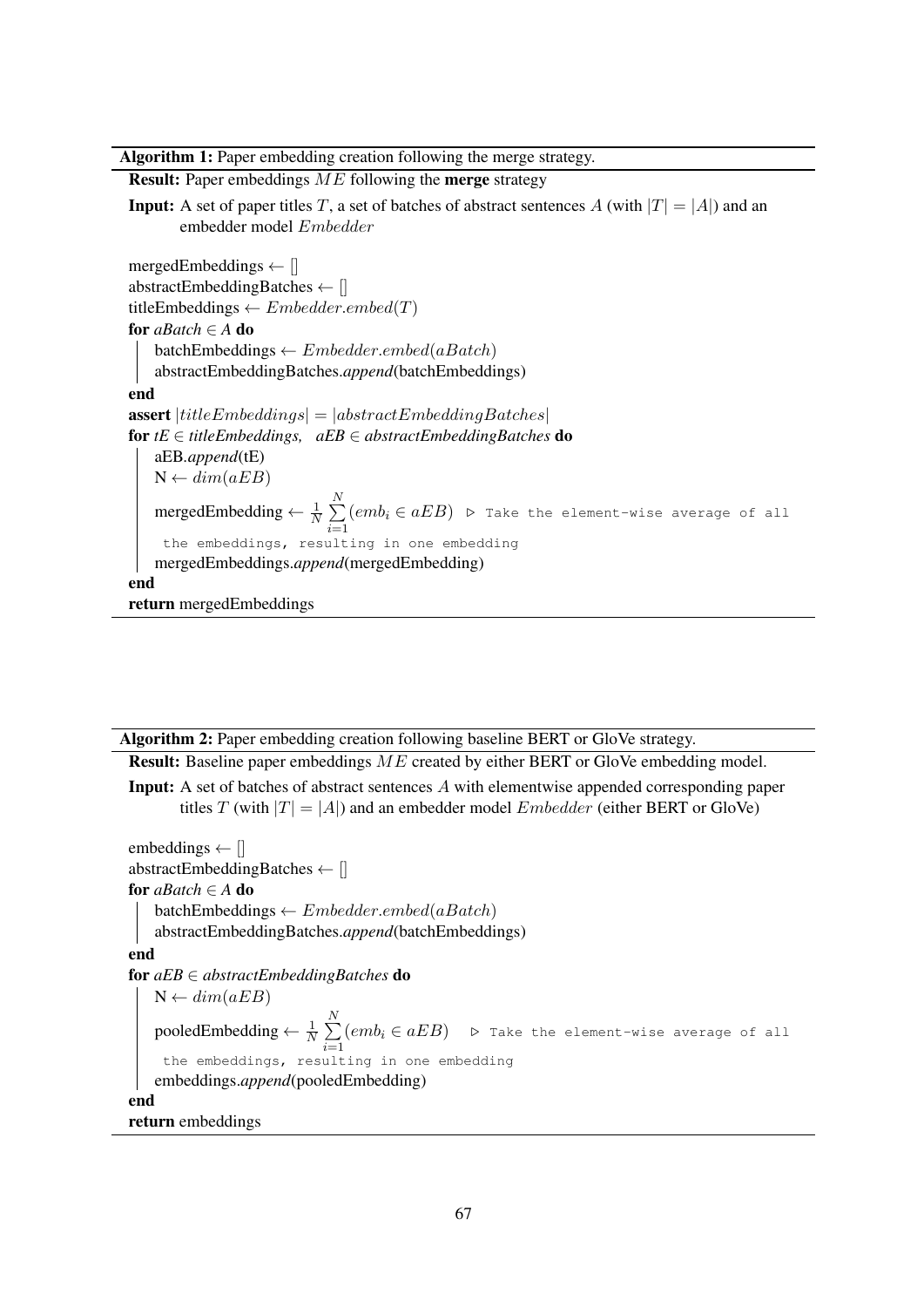Algorithm 3: Paper embedding creation following the separate strategy.

Result: Paper embeddings ME following the separate strategy **Input:** A set of paper titles T, a set of batches of abstract sentences A (with  $|T| = |A|$ ) and an embedder model Embedder mergedEmbeddings  $\leftarrow$  [] abstractAverageEmbeddings ← [] titleEmbeddings  $\leftarrow Embedder.embed(T)$ for *aBatch* ∈ *A* do  $batchEmbeddings \leftarrow Embedder.embed(aBatch)$  $N \leftarrow dim(batchEmbeddings)$ averageBatchEmbedding  $\leftarrow \frac{1}{N} \sum_{n=1}^{N}$  $i=1$  $(emb_i \in batchEmbeddings)$  .  $\triangleright$  Create an average embedding for abstract sentences only. abstractAverageEmbeddings.*append*(averageBatchEmbedding) end **assert**  $|titleEmbeddings| = |abstractAverageEmbeddings|$ for  $tE \in titleEmbeddings$ ,  $aE \in abstractAverageEmbeddings$  do separateArray ←  $[tE, aE]$  . Create a two item array consisting of the title embedding and the average abstract embedding.  $N \leftarrow dim(separateArray)$ separateEmbedding  $\leftarrow \frac{1}{N} \sum_{n=1}^{N}$  $i=1$  $(emb_i \in separateArray)$   $\triangleright$  Create an average embedding over just two embeddings. separateEmbeddings.*append*(separateEmbedding) end

<span id="page-12-0"></span>return separateEmbeddings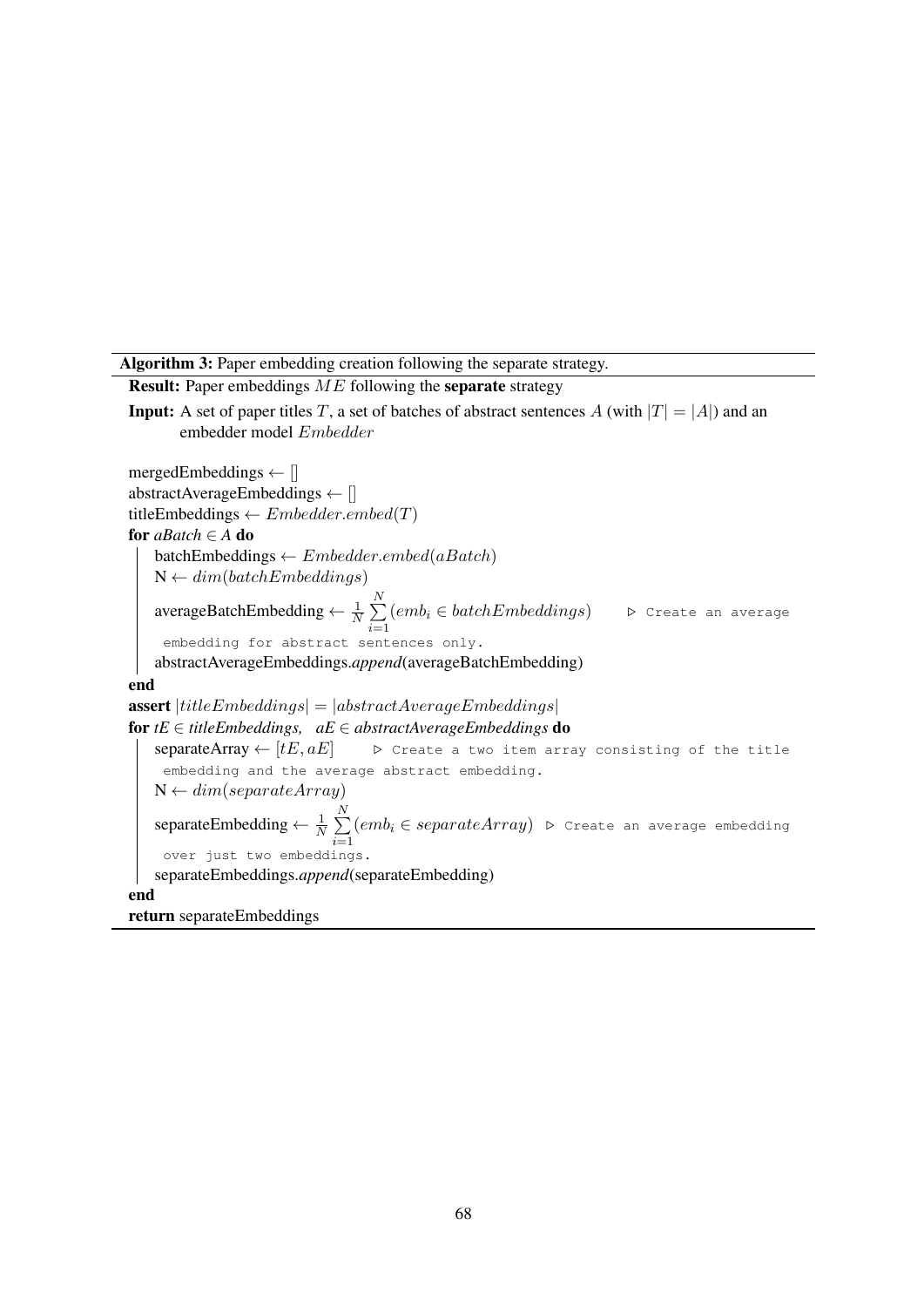Algorithm 4: The retrofitting algorithm.

Result: Retrofitted paper embeddings

**Data:** A mapping between paper id's and their embeddings  $\rightarrow$  C (corpus), the mapping between paper id's in lexicon and their references  $\rightarrow$  *L* (lexicon), and the amount of algorithm iterations → *numIter*.

```
Retrofit (C, L, numIter)newCorpus \leftarrow deepcopy (C) \triangleright Deep copy the corpus into a new variable to alter
 I ← newCorpus.keys() \triangleright Extract all the keys (paper id's) from the corpus
 corpusVocabulary \leftarrow set (I) . Consider only the unique paper id's
// Two lines below exist for the case where the paper id's in lexicon differ from paper id's in
  corpus, normally not the case in our environment. Otherwise, they have not effect.
 LI \leftarrow L.\text{keys}() . Extract all the keys (paper id's) from the lexicon
 relevantVocabulary ← corpusVocabulary \cap set (LI) . Consider only the overlapping
  id's from lexicon and corpus
 for it \leftarrow 0 to numIter do
    foreach paper ∈ relevantVocabulary do
         paperNeighbors \leftarrow set (L[word]) \cap corpusVocabulary \triangleright Extract the set of
          neighbours of the current paper that actually have an embedding in our corpus
         numNeighbors \leftarrow len (paperNeighbors)if numNeighbours = 0 then
          continue \triangleright If the paper has no neighbours, do not adjust the embedding and go to next paper
         end
         newEmbedding \leftarrow numNeighbors * C[paper] \rightarrow \text{Initialize the new embedding by}weighing in the original embedding
         foreach neighbour in paperNeighbours do
            newEmbedding += new Corpus[neighbor] \triangleright Add the neighbour embedding with
              weight 1.
         end
         newCorpus[paper] \leftarrow \frac{newEmbedding}{2*numNeighbors} \triangleright Finalize the new embedding by dividing the current
          new embedding by (2 * number neighbours), essentially putting the embedding back in the same space.
    end
 end
 return newCorpus
```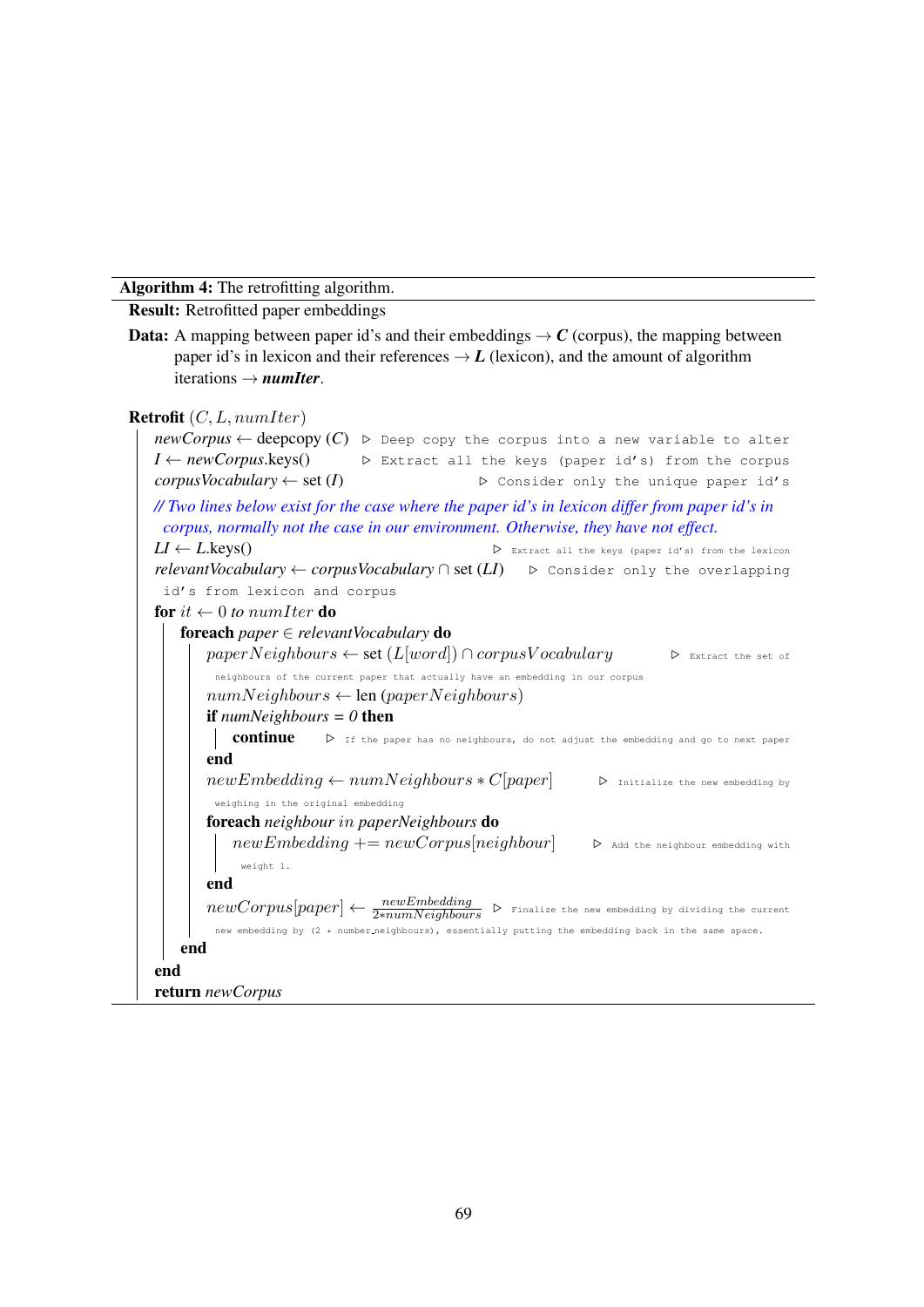Algorithm 5: The author sampling strategy from the arXiv subset.

**Result:** A stratified sample of authors  $randomAuthorSample$  of size  $s = 5000$ .

- Input: A set of authors authorsArxiv extracted from the the arXiv subset with the corresponding metadata and the final sample size  $s = 5000$  (arbitrarily chosen).
	- 1. Filter authorsArxiv to only contain authors which, for their papers, have references in the data. That is needed to be able to do retrofitting later.
	- 2. Given this new proper set of authors,  $proper A$ , initialize four bins (strata) based on the amount of author publications:
		- (a) 5 10 publications
		- (b) 10 50 publications
		- (c) 50 100 publications
		- (d) 100+ publications
	- 3. Calculate the bin size for each bin and also the total amount of authors in all the bins.
	- 4. Perform proportionate allocation using a sampling fraction in each of the strata that is proportional to that of the total population. We went for a sample size of 5000 authors. For a single bin, the allocation process is as following:

Bin 1 (5 - 10 publications) has 22.943 authors. The total population of authors in all the bins is 35.450 authors ( $|proper A|$ ). The share of Bin1 in the final 5.000 authors set is then

**Bin 1** = > 22.943  $*(5.000 / 35.450) = 3.235$  authors

5. Proceed doing a simple random sampling from those pools of authors, resulting in *randomAuthorSample*.

<span id="page-14-0"></span>return *randomAuthorSample*